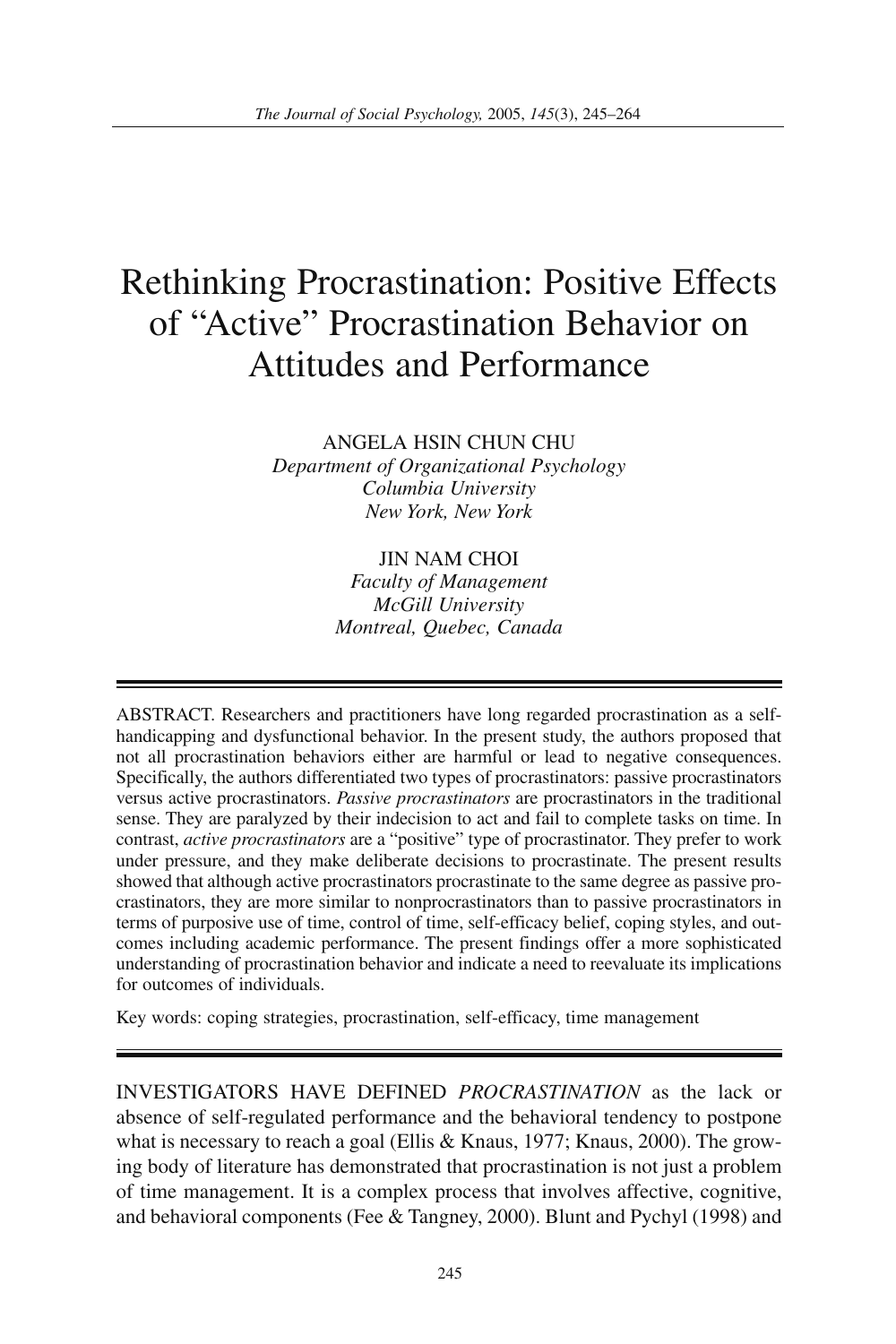Harriott and Ferrari (1996) have found procrastination to be a prevalent phenomenon in the general population, chronically affecting a substantial portion of adults as well as university students. Procrastination may have particularly serious consequences for university students, whose lives are characterized by frequent deadlines. For example, Tice and Baumeister (1997) reported that university students who rated high on procrastination not only received low grades but also reported a high level of stress along with poor self-rated health.

Most of the existing literature on procrastination has contrasted procrastinators with nonprocrastinators. Procrastination has been considered a selfhandicapping behavior that leads to wasted time, poor performance, and increased stress. Investigators such as Ferrari (2001) have often depicted procrastinators as lazy or self-indulgent individuals who are unable to self-regulate. In contrast, nonprocrastination has been associated with high efficiency, productivity, and superior performance, and nonprocrastinators are often described as organized and highly motivated individuals (e.g., Bond & Feather, 1988; Ellis & Knaus, 1977).

Although both the practical literature and the academic literature have associated negative connotations to procrastination, investigators have found that procrastination can induce some short-term benefits. For example, Tice and Baumeister (1997) reported that compared with nonprocrastinators, procrastinators experience less stress and have better physical health when deadlines are far off. In this sense, procrastination can be seen as a strategy that they use to regulate negative emotions, thereby making the individual feel better, at least temporarily (Baumeister, Heatherton, & Tice, 1994). Moreover, in principle, whether a person does a task far ahead of a deadline or only slightly ahead of it does not necessarily affect the quality of the work (Tice & Baumeister). Therefore, practically speaking, procrastination does not necessarily have a negative impact on the effectiveness of the task performance.

In a similar vein, Knaus (2000) argued that not all delays lead to negative outcomes. For example, delays resulting from time that was spent planning and gathering vital preparatory information can be beneficial (Knaus). Many people claim that even when they start to work at the last minute, they can still finish on time and that they tend to work better and faster or generate more creative ideas under time pressure. This line of thought on procrastination suggests that there might be more than one kind of procrastinator and that in some cases procrastination behavior might lead to positive outcomes. In the present study, we identify two types of procrastinators and examine whether they have distinct characteristics in terms of the use and perception of time, their self-efficacy beliefs, their motivational orientation, their stress-coping strategies, and their personal outcomes.

*Address correspondence to Jin Nam Choi, McGill University, Faculty of Management, 1001 Sherbrooke Street West, Montreal, Quebec, Canada H3A 1G5; jinnam.choi@ mcgill.ca (e-mail).*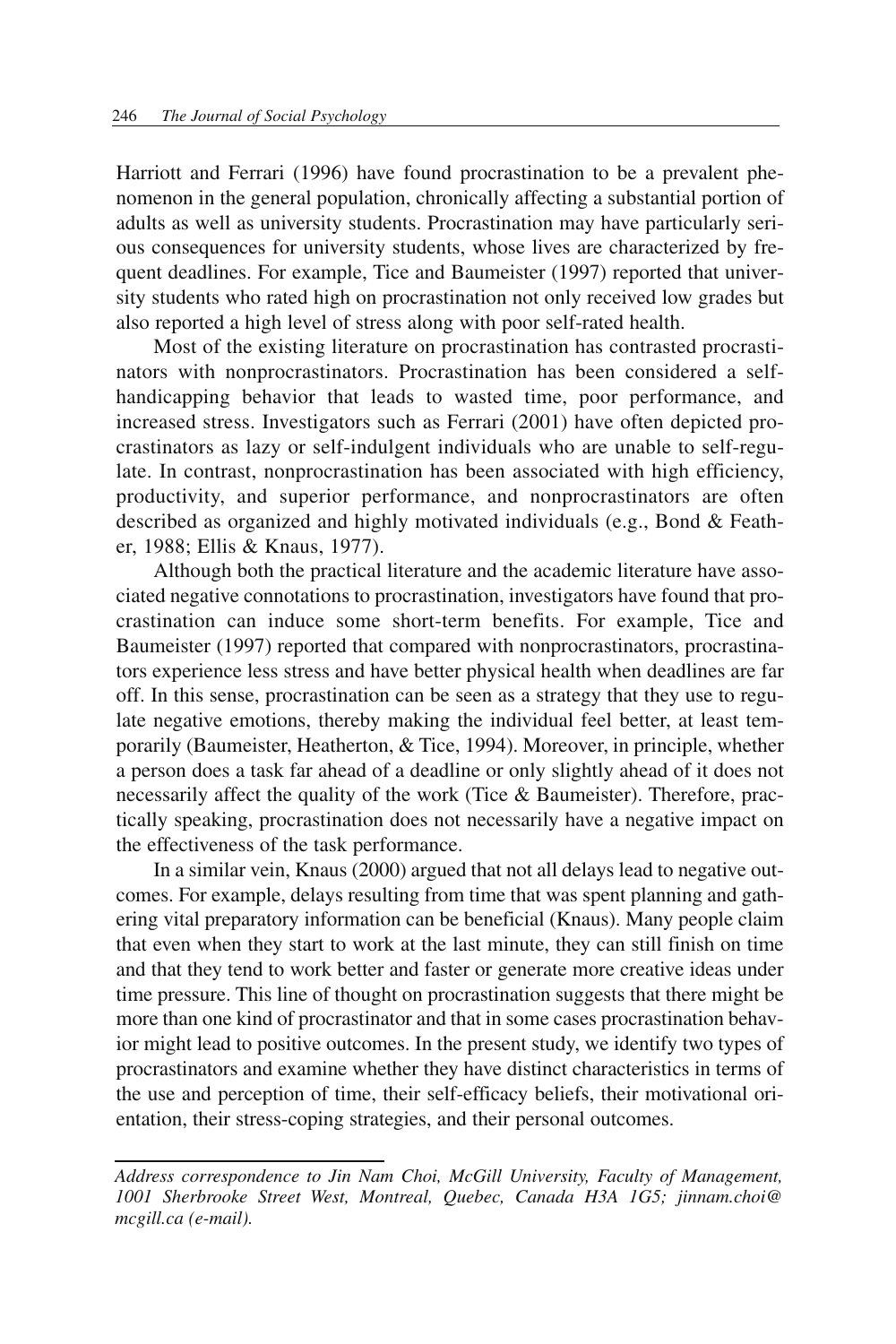## *Passive and Active Procrastination*

Addressing the possibility that not all procrastination behaviors have negative effects, we conceptually distinguished two different types of procrastinators: passive versus active procrastinators. *Passive procrastinators* are procrastinators in the traditional sense. Cognitively, passive procrastinators do not intend to procrastinate, but they often end up postponing tasks because of their inability to make decisions quickly and to thereby act on them quickly. *Active procrastinators,* in contrast, are capable of acting on their decisions in a timely manner. However, they suspend their actions deliberately and focus their attention on other important tasks at hand. Therefore, passive procrastinators differ from active procrastinators on cognitive, affective, and behavioral dimensions.

Affectively, when a deadline approaches, passive procrastinators feel pressured and become pessimistic in their outlook, especially about their ability to achieve satisfactory results (Ferrari, Parker, & Ware, 1992). Their thoughts of self-doubt and inadequacy increase the chance of failure and induce feelings of guilt and depression (Steel, Brothen, & Wambach, 2001). Active procrastinators, on the other hand, like to work under pressure. When faced with last-minute tasks, they feel challenged and motivated, and that feeling immunizes them against the kind of suffering common in passive procrastinators. Different cognitive pathways and affective responses interact to produce different behavioral patterns: Active procrastinators are persistent and able to complete tasks at the last minute. Passive procrastinators, on the other hand, are more likely to give up and fail to complete tasks.

On the basis of the above circumstances, we proposed that active procrastination is a multifaceted phenomenon that includes cognitive (decision to procrastinate), affective (preference for time pressure), and behavioral (task completion by the deadline) components as well as the physical results and satisfaction with them. Because of these fundamental differences (cognitive, affective, and behavioral), we expected active and passive procrastinators to have distinct psychological characteristics and to achieve different outcomes.

#### *Time Use and Perception*

One of the most common recommendations for effective management of time is to properly structure one's use of time in combination with a clear sense of purpose. For example, Dipboye and Phillips (1990) showed that university students who had more sense of purpose and structure in their use of time reported greater psychological well-being and more efficient habits of study. Also, Vodanovich and Seib (1997) illustrated that procrastinators tend to have weak, if any, structure in their time use. Therefore, we expected nonprocrastinators, who tend to plan their activities on a day-to-day basis, to have time use that is more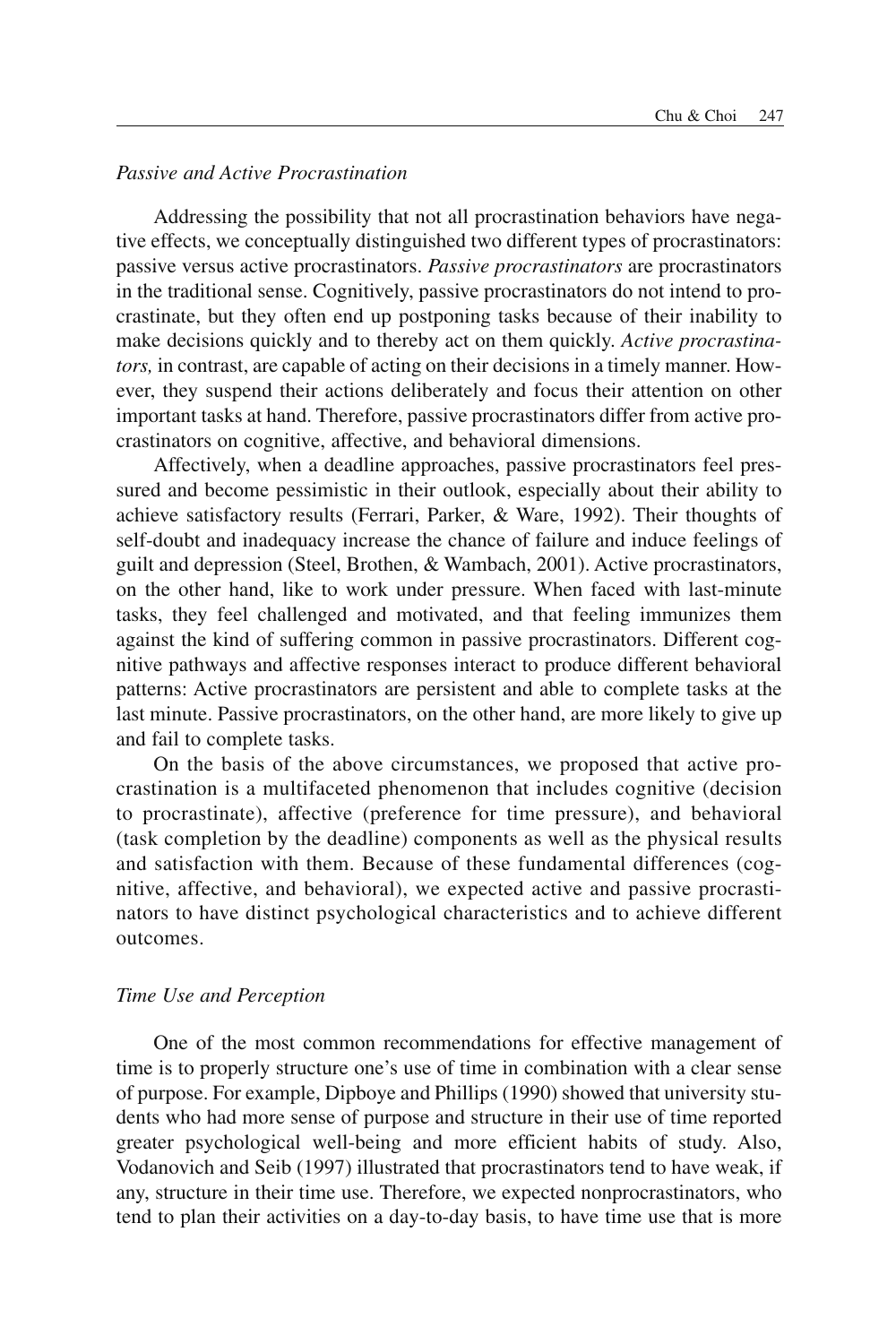structured and to perceive their use of time to be more purposive. Traditional (passive) procrastinators, who incorporate less structure in their time use, may drift aimlessly from one activity to another (Bond & Feather, 1988). Active procrastinators, in contrast, are expected to be different from passive procrastinators in having more time structure and a better sense of purpose in their time use because they are able to make deliberate decisions regarding their time use on the basis of urgency or priority. In this sense, active procrastinators are similar to nonprocrastinators in terms of engagement in time-structuring behaviors and purposive use of time.

Despite the fact that we can measure time, our perception of time is a truly subjective experience (Macan, 1994). Lay (1990) found passive procrastinators to underestimate the overall time that was required to complete tasks. Consequently, they often failed to complete tasks on time, triggering the perception of reduced control of time (Lay & Schouwenburg, 1993). In contrast, nonprocrastinators, who constantly engage in planning and organizing, tend to have more realistic perceptions of time and to perceive more control over their time (Macan). Active procrastinators may be similar to nonprocrastinators in that they take charge of their time and try to maximize the efficiency of their time use. Consequently, they would develop an awareness of their time use and a perception of time control.

*Hypothesis 1:* Both nonprocrastinators and active procrastinators will report more time structure, more purposive use of time, and greater perception of control of time than will passive procrastinators. Nonprocrastinators and active procrastinators are not different on these dimensions.

#### *Self-Efficacy*

The association between self-efficacy and procrastination was first introduced by Bandura (1986). *Self-efficacy* refers to the belief that one can reliably perform the tasks that are required for successful goal achievement (Bandura, 1977). Bandura (1986) hypothesized that when adequate levels of ability and motivation exist, selfefficacy belief will affect a person's task initiation and persistence. Several investigators have examined the relationship between self-efficacy and procrastination. For example, Ferrari et al. (1992) and Tuckman (1991) have found an inverse relationship between self-efficacy belief and academic procrastination among college students. In line with the belief that self-efficacy plays a role in task initiation and task persistence, in the present study we expected that nonprocrastinators will have a stronger self-efficacy belief than passive procrastinators. As with nonprocrastinators, we expected active procrastinators to have a stronger self-efficacy belief than do passive procrastinators. Active procrastinators postpone tasks and direct their attention toward more urgent issues because they feel that they have control over their time use (Hypothesis 1) and are confident in their ability to finish tasks on time.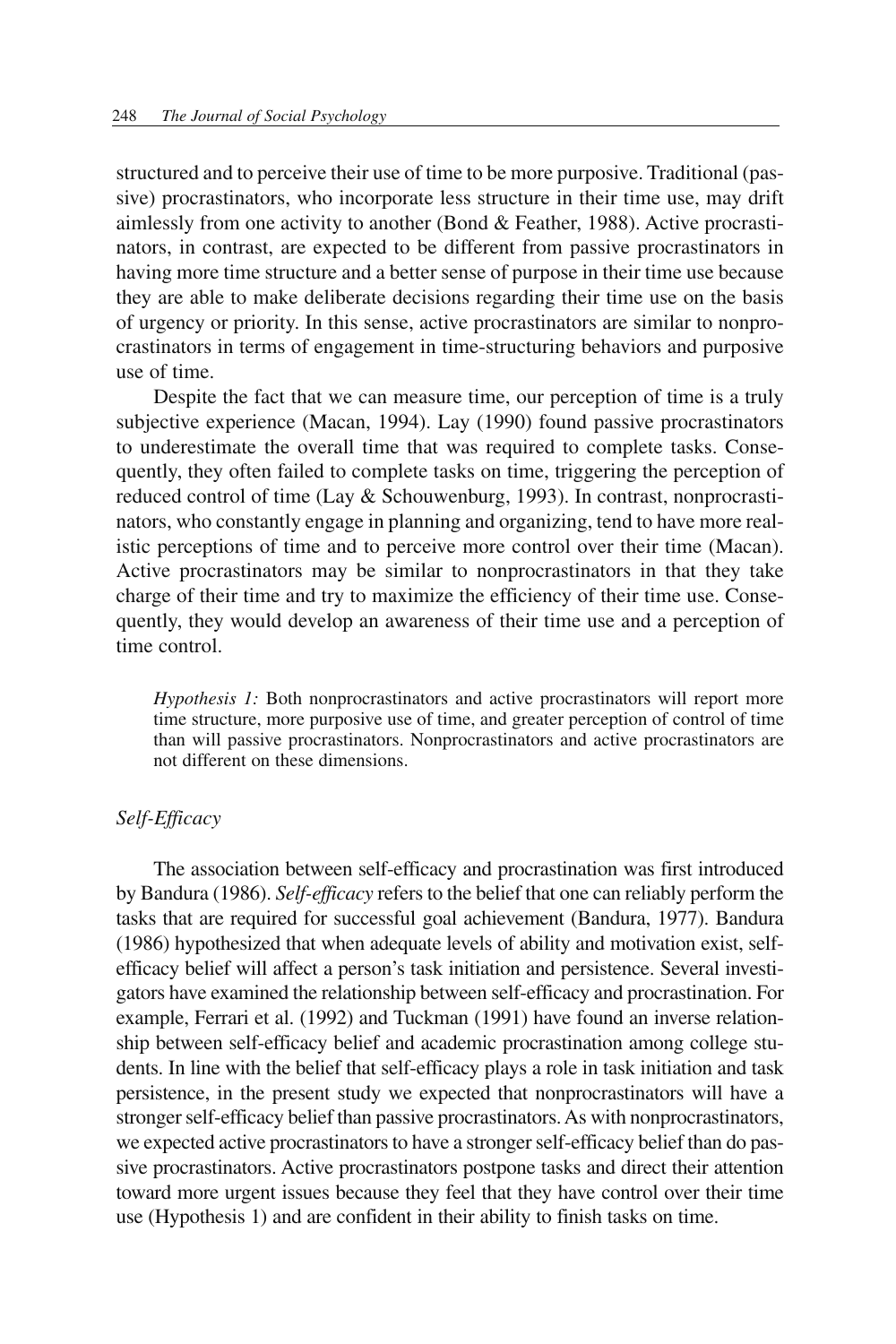*Hypothesis 2:* Both nonprocrastinators and active procrastinators will report stronger self-efficacy beliefs than will passive procrastinators. Nonprocrastinators and active procrastinators are not different on this dimension.

## *Motivational Orientation*

*Motivation* is a force that drives a person to engage in a particular activity. Investigators have identified two types of motivation: intrinsic and extrinsic. According to Deci and Ryan (1985), *intrinsic motivation* refers to motivation that results from an internal drive. *Extrinsic motivation,* in contrast, refers to motivation that results from either positive or negative external contingencies. Brownlow and Reasinger (2000) found that both intrinsic motivation and extrinsic motivation were negatively related to academic procrastination. Conti (2000) suggested that although extrinsic motivation was necessary to prevent task delay, participants with intrinsic motivation devoted more time to their projects than did participants with extrinsic motivation.

On the basis of these findings (Brownlow & Reasinger, 2000; Conti, 2000), we hypothesized that nonprocrastinators are motivated by both extrinsic motivation and intrinsic motivation because nonprocrastinators tend to not delay task performance and to perhaps spend more time on the task. In contrast, because of their frequent task delay and task incompletion, passive procrastinators seem to have low intrinsic motivation and extrinsic motivation. Finally, we speculated that active procrastinators have relatively high levels of extrinsic motivation but low levels of intrinsic motivation. Active procrastinators are able to finish tasks at the last minute, but they do not devote more time than necessary to each task. Their orientation toward work and life may be to achieve as much as possible in the least possible time, manifesting a value that is more closely aligned with extrinsic motivation than with intrinsic motivation.

*Hypothesis 3a:* Both nonprocrastinators and active procrastinators will report a higher level of extrinsic motivation than that which passive procrastinators will report. Nonprocrastinators and active procrastinators are not different on this dimension.

*Hypothesis 3b:* Nonprocrastinators will report a higher level of intrinsic motivation than those that active procrastinators and passive procrastinators will report.

### *Stress-Coping Strategy*

When dealing with stress, individuals try to remove the threat from the stressor or to reduce the discomfort caused by the stressor (Latack & Havlovic, 1992). The three most frequently mentioned coping strategies include task-oriented strategies, emotion-oriented strategies, and avoidance-oriented strategies (Carver, Scheier, & Weintraub, 1989; Endler & Parker, 1990, 1994; Kosic, 2004). *Task-ori*ented coping strategies reduce stress by focusing on immediate problems. *Emotion*-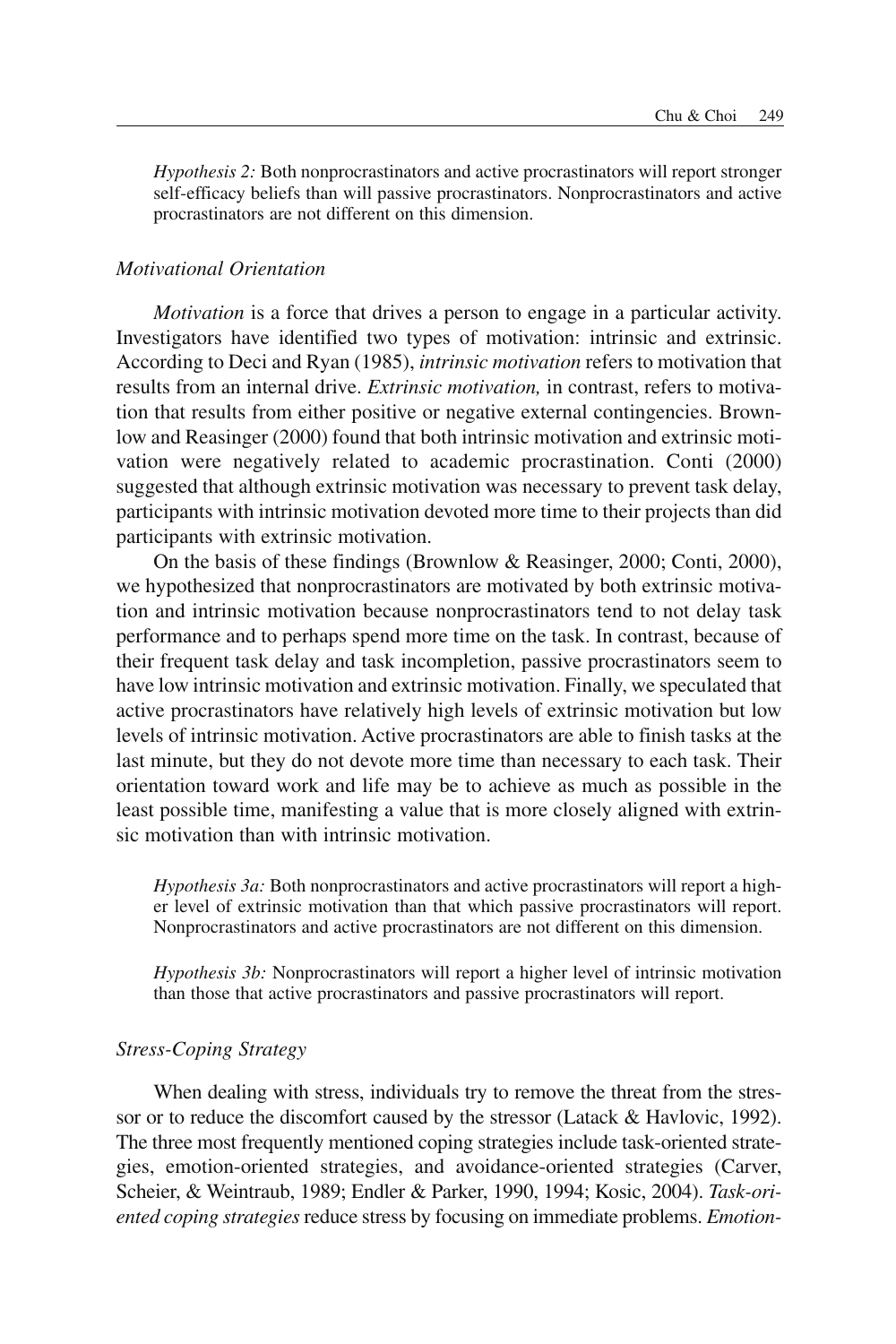*oriented coping strategies* involve diminishing the emotional distress that is induced by the stressors. And *avoidance-oriented coping strategies* involve ignoring a problem or distracting oneself from it. Although most stressors elicit a mixture of coping strategies, task-oriented strategies predominate when individuals feel that they can do something constructive in regard to the situation, and emotion- and avoidance-oriented strategies emerge when people feel that they do not have much control over the stressors (Folkman & Lazarus, 1980). Therefore, a person's self-efficacy level partially determines which coping strategy he or she will use.

Expanding this line of thought, we expected that nonprocrastinators will use task-oriented coping strategies to alleviate stress by considering realistic alternatives in response to problems they face. Nonprocrastinators may have a higher level of self-efficacy belief (Hypothesis 2) and thus believe that they have some control over the stressors and are capable of improving their situation. As a result, instead of engaging in irrelevant tasks or self-handicapping behaviors, they will choose to work on solving the problems at hand. Similarly, active procrastinators will use task-oriented coping, because their high level of self-efficacy belief makes them feel competent to overcome stressful circumstances.

In contrast, we expected passive procrastinators to use either emotion- or avoidance-oriented coping strategies when encountering stressful events. Ferrari and Tice (2000) found that procrastinators were more concerned about their selfimage than were nonprocrastinators, offering another explanation for the coping strategy that was used. Low self-efficacy belief and concern for poor self-image together make passive procrastinators feel powerless and cause them to actively avoid negative situations. As a result, they may cry, complain, or whine to express their frustration and fears; they may engage in trivial, irrelevant tasks to distract themselves; or they may ignore tasks completely.

*Hypothesis 4:* In stressful situations, nonprocrastinators and active procrastinators will use task-oriented coping strategies, and passive procrastinators will use either emotion- or avoidance-oriented coping strategies.

#### *Personal Outcomes*

Investigators have reported that procrastination leads to low academic achievement, elevated levels of anxiety, stress, feelings of hopelessness, depression, and poor physical health; the opposite patterns have been observed among nonprocrastinators (Beswick, Rothblum, & Mann, 1988; Bond & Feather, 1988; Dipboye & Phillips, 1990; Ellis & Knaus, 1977; Owens & Newbegin, 1997; Tice & Baumeister, 1997). In the present study, we examined four outcome variables: stress, depression, life satisfaction, and performance level as indicated by grade point average (GPA). Because previous studies have revealed opposite outcome patterns between passive procrastination and nonprocrastination with the four outcome variables, we expected to obtain similar results in the present study.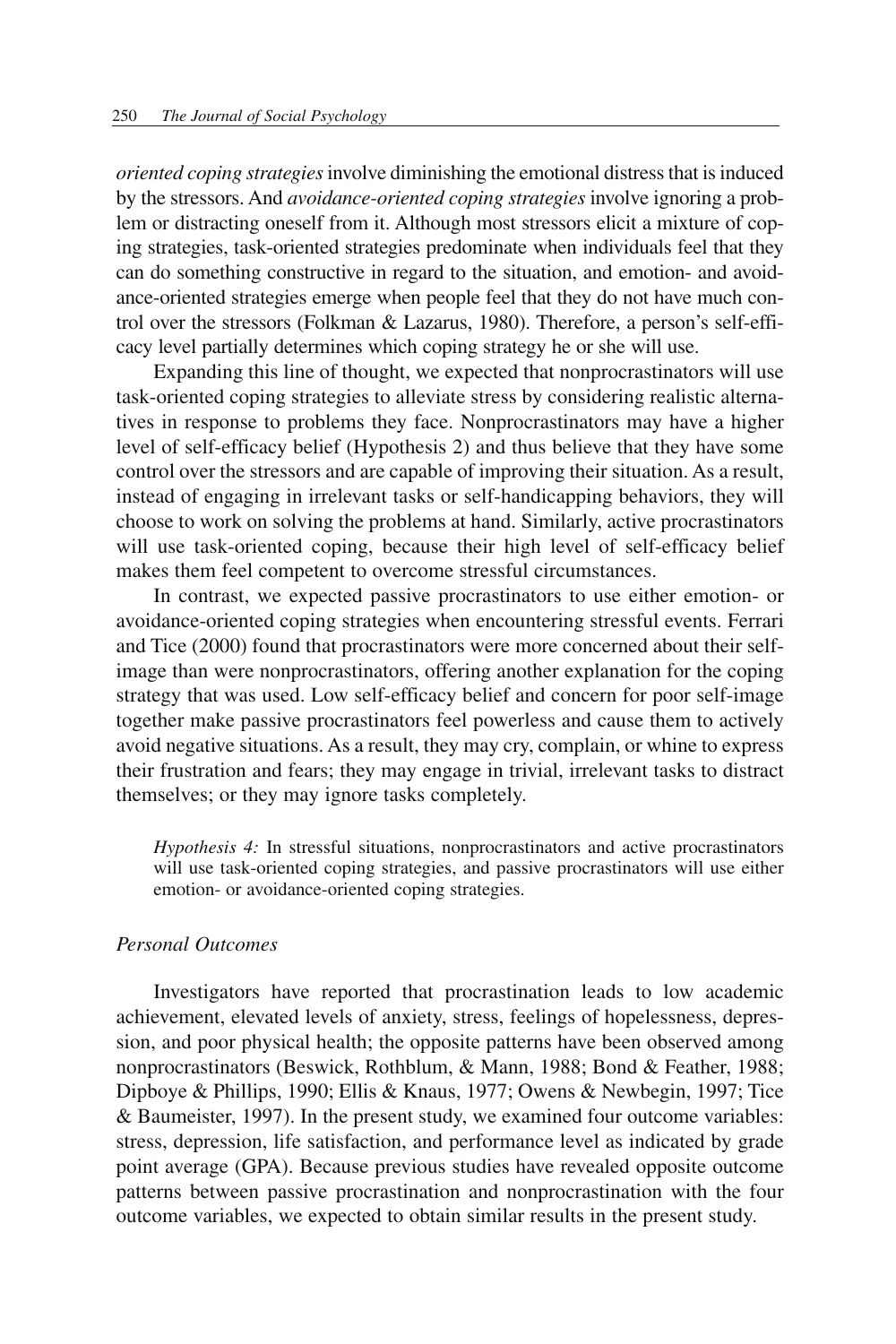On the basis of our conceptualization of active procrastinators, we expected them to achieve positive outcomes rather than negative outcomes. As discussed earlier in the present article, active procrastinators are more likely to engage in behaviors of time management, perceive their use of time to be more purposive, and feel more control over their use of time than do passive procrastinators. Based on the existing findings of the positive association between patterns of time use or perception and individual well-being (Bond & Feather, 1988; Macan, 1994; Macan, Shahani, Dipboye, & Phillips, 1990), constructive time-related perception and behavior among active procrastinators will reduce their stress and depression, inducing increased life satisfaction and academic performance.

The positive outcomes of active procrastinators may also derive from their self-efficacy belief, motivation, and stress-coping strategies that we hypothesized in the preceding sections. Compared with passive procrastinators, active procrastinators have greater confidence in their own abilities in overcoming obstacles. As task-oriented individuals, active procrastinators direct their attention and actions toward pressing problems, offering themselves a greater chance of solving them in a satisfactory manner. Active procrastinators are extrinsically motivated and attempt to maximize their time utility, possibly leading to more successful task completion. Because successful task completion among nonprocrastinators reduces stress and feelings of depression and increases life satisfaction and academic performance (e.g., Dipboye & Phillips, 1990; Tice & Baumeister, 1997), in the present study we expected the same positive outcomes among active procrastinators.

*Hypothesis 5:* Both nonprocrastinators and active procrastinators will report a lower level of stress and depression, greater life satisfaction, and a higher GPA than passive procrastinators. Nonprocrastinators and active procrastinators are not different on these dimensions.

## **Method**

#### *Participants and Procedure*

Participants were 230 undergraduate students (166 women [72.2%], 64 men [27.8%]) from three Canadian universities. The mean age of the sample was 21.49 years (*SD* = 2.23 years). The distribution of participants' racial background was as follows: 53.7% Asian, 33.3% White, 6.5% Hispanic, 1.5% African American, and 5.0% other. Regarding first language, 47.8% of the participants reported English, 32% reported Chinese, 7.9% reported French, and 12.3% reported other. The majority (96.5%) of participants were full-time students, and the average year at university was 2.67 years. We invited participants to take part in the study by filling out a questionnaire entitled "Survey of University Students'Time Use." Participation was entirely voluntary, and participants completed the questionnaire at their own convenience.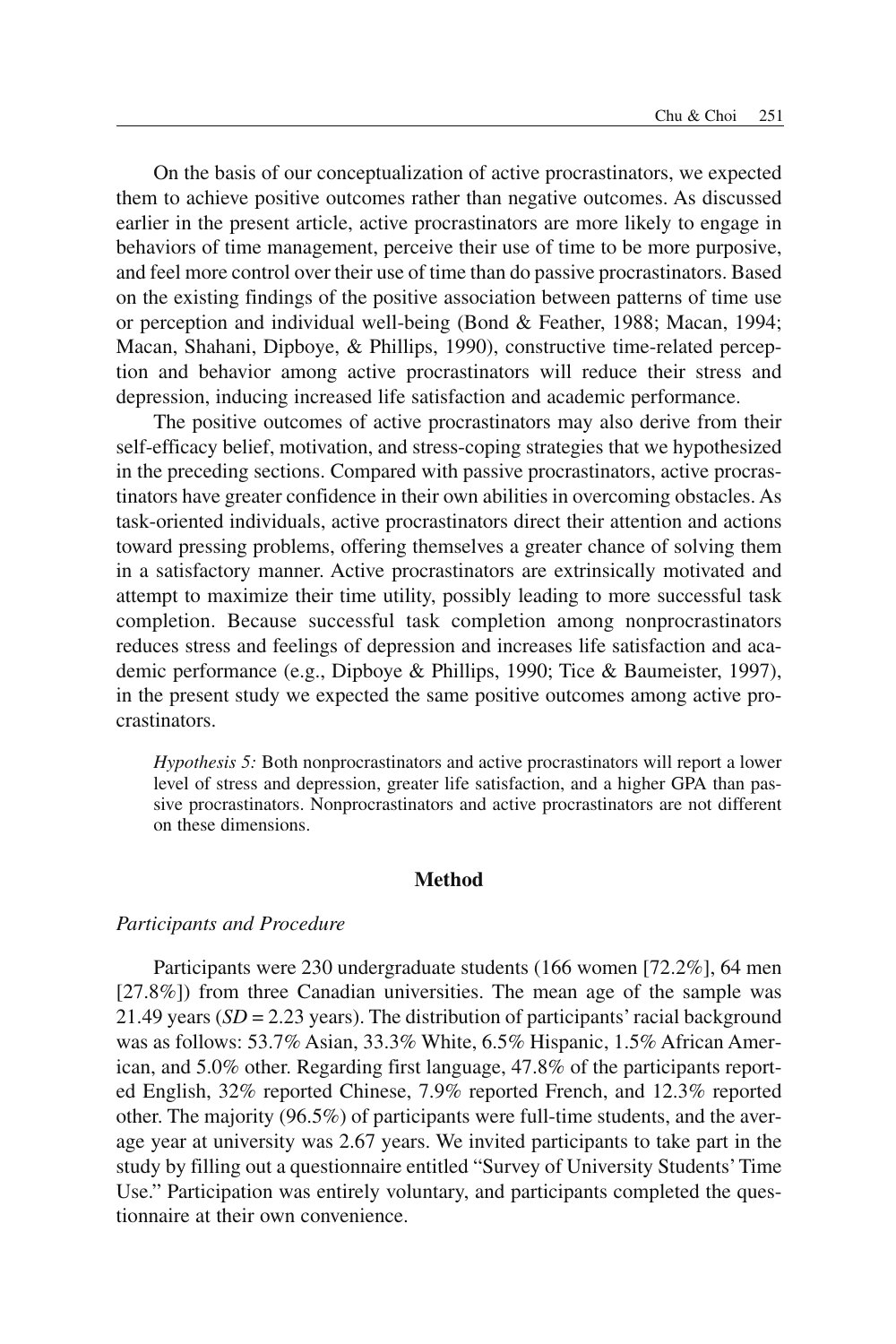## *Measures*

To measure the study variables, we used multi-item scales with acceptable internal consistencies. Whenever possible, we adopted existing measures with demonstrated validity and reliability. A 7-point Likert-type scale (1 = *not at all true*, 7 = *very true*) was used as the response format for all items.

*Academic procrastination*. To measure the degree of procrastination, we adopted six items ( $\alpha$  = .82) from two existing measures of procrastination (L. Mann's [1982] Decisional Procrastinational Scale, as cited in Ferrari, Johnson, & McCown, 1995; H. C. Schouwenburg's [1995] "Academic Procrastination: Theoretical Notions, Measurement, and Research," as cited in Ferrari et al.; e.g., "I tend to leave things until the last minute").

*Active procrastination.* Based on our conceptualization, we developed a 12-item scale ( $\alpha$  = .67) to distinguish active procrastinators from passive procrastinators. The scale was designed to measure four defining characteristics of active procrastinators: (a) preference for pressure (e.g., "I tend to work better under pressure"), (b) intentional procrastination (e.g., "I intentionally put off work to maximize my motivation"), (c) ability to meet deadlines (e.g., "Since I often start working on things at the last moment, I have trouble finishing assigned tasks most of the time" [reverse coded]), and (d) outcome satisfaction (e.g., "I feel that putting work off until the last minute does not do me any good" [reverse coded]). We tested the factor structure of the 12 items measuring active procrastination using principal-component extraction with varimax rotation. This exploratory analysis generated four factors that confirm the hypothesized factor structure, with high factor loadings on the corresponding factors (all greater than .50) and low cross-loadings (all less than .24). (Complete results of factor analysis and items are available from Jin Nam Choi on request.) We used a composite measure of these four subscales to assess the overall level of the tendency of individuals toward active procrastination.

*Patterns of time use.* Adopting items from the Time Structure Questionnaire (Bond & Feather, 1988), we assessed two aspects of time use. One was the structure of time use (3 items,  $\alpha = .70$ , e.g., "I have a daily routine, which I follow"), and the other was purposive use of time (3 items,  $\alpha = .73$ , e.g., "I often feel that my life is aimless, with no definite purpose").

*Perception of time control.* To measure participants' perceptions of control of their time, we used two items ( $\alpha = .66$ ) developed by Macan et al. (1990; e.g., "I feel in control of my time" and "I can use my time the way I want to use it").

*Self-efficacy belief.* The self-efficacy belief scale included four items  $(\alpha = .76)$ drawn from the Generalized Self-Efficacy Scale (Schwarzer & Jerusalem,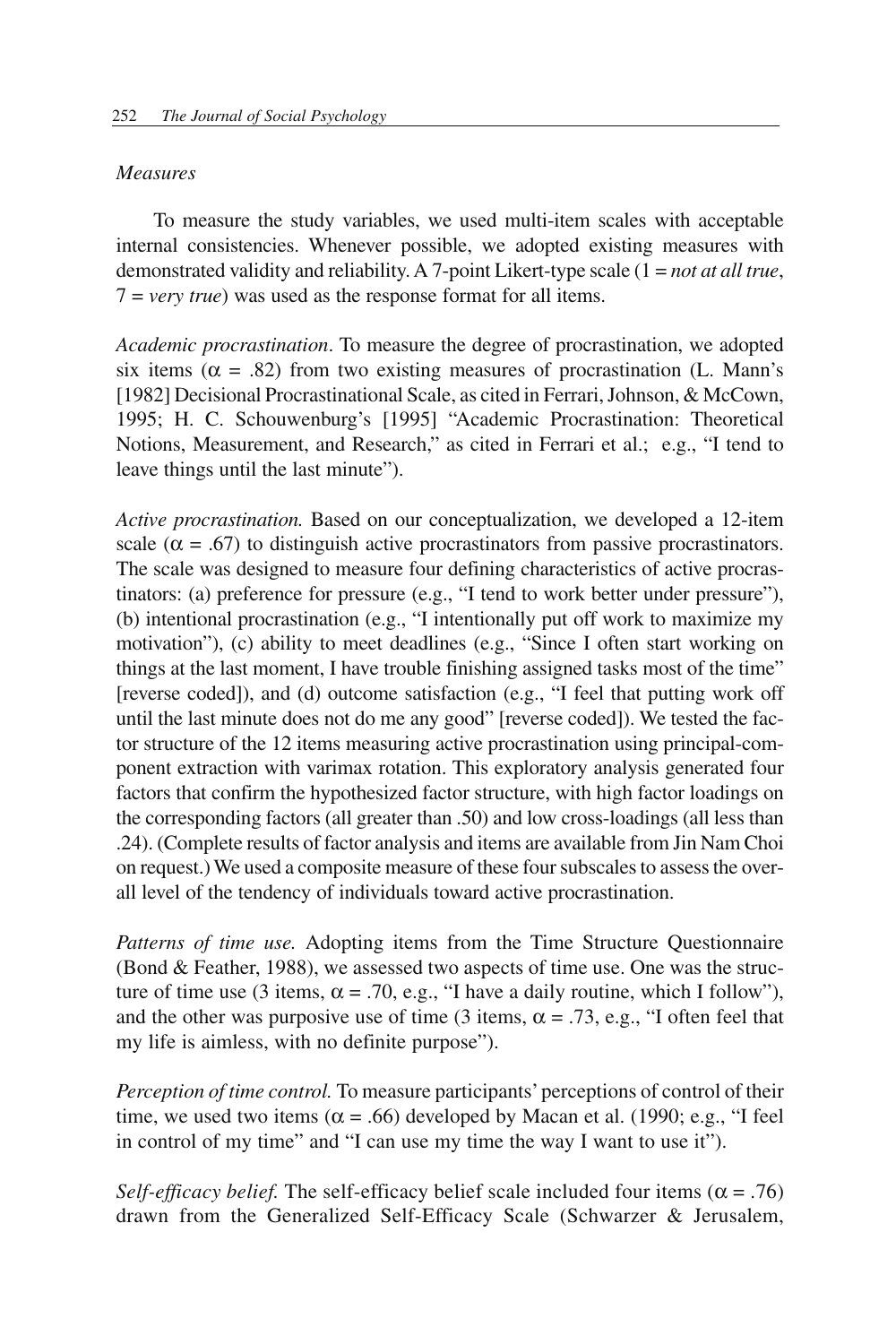1995) to measure individuals' beliefs about their ability to successfully perform desired tasks (e.g., "I believe that I can solve most problems if I invest enough effort").

*Motivational orientation.* The motivation scale contained seven items from Shia's (1998) Academic Motivation Questionnaire. We measured both extrinsic motivation (3 items,  $\alpha = .70$ , e.g., "Getting a good grade in my classes is the most satisfying thing for me right now") and intrinsic motivation (4 items,  $\alpha = .75$ , e.g., "I like courses that arouse my curiosity, even if they are difficult") for school activities.

*Stress-coping strategy.* To assess how participants respond to stressful situations, we adopted items from the Proactive Coping Inventory (Greenglass, Schwarzer, & Taubert, 1999): (a) task-oriented coping behavior (3 items,  $\alpha$  = .71, e.g., "I just focus on the task to get what I want"), (b) emotion-oriented coping behavior (3 items,  $\alpha = .82$ , e.g., "I get out and talk to others to deal with stress"), and (c) avoidance-oriented coping behavior (3 items,  $\alpha$  = .67, e.g., "I try to turn my attention away from the problem").

*Stress.* We used a four-item scale  $(\alpha = .77)$  to measure the level of stress that individuals had experienced in the previous month (MacArthur & MacArthur, 2001; e.g., "In the past one month, how often did you feel difficulties were piling up so high that you could not overcome them?"). Each statement was rated on a 7-point Likert-type scale (1 = *never,* 7 = *very often*).

*Depression.* We used a four-item scale ( $\alpha$  = .73) to measure the level of depression (Sheikh & Yesavage, 1982; e.g., "I often feel downhearted and blue").

*Life satisfaction.* This scale consisted of four items  $(\alpha = .82)$  that assess students' general satisfaction with life (e.g., "In general, I am satisfied with my life").

*Academic performance.* For a measure of academic performance, participants reported their GPA.

## **Results**

Table 1 presents means, standard deviations, and correlation coefficients among the scales used in the present study. The correlation between the academic procrastination scale and the active procrastination scale was  $.03 (p > .60)$ , indicating that these two scales were independent and that they measured nonoverlapping conceptual domains. Virtually all correlations involving academic procrastination and active procrastination were in the hypothesized directions.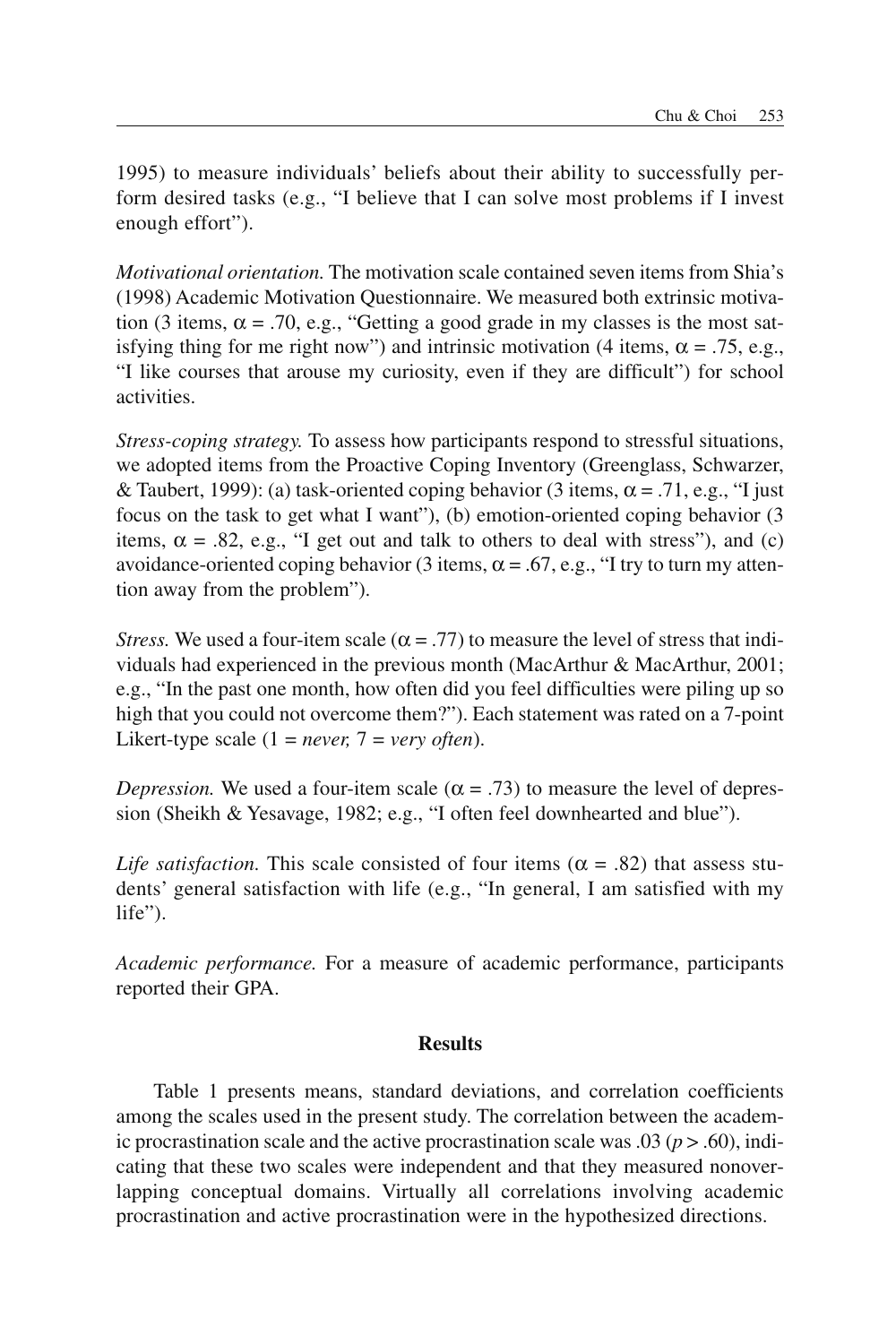| Variable                           | $\mathbb{Z}$              | S <sub>D</sub>                                                            |                      | $\mathcal{L}$            | 3                                    | 4        | 5                 | $\circ$  | $\overline{ }$                                       |
|------------------------------------|---------------------------|---------------------------------------------------------------------------|----------------------|--------------------------|--------------------------------------|----------|-------------------|----------|------------------------------------------------------|
| 1. Academic                        |                           |                                                                           |                      |                          |                                      |          |                   |          |                                                      |
| procrastination<br>2. Active       | 4.51                      | 1.22                                                                      | $\bigg $             |                          |                                      |          |                   |          |                                                      |
| procrastination                    | 4.36                      | 0.79                                                                      | $\overline{0}$       | $\overline{\phantom{a}}$ |                                      |          |                   |          |                                                      |
| 3. Time structure                  | 4.04                      | 1.32                                                                      | $-27***$             | $-10$                    | $\bigg $                             |          |                   |          |                                                      |
| 4. Purposive use                   |                           |                                                                           |                      |                          |                                      |          |                   |          |                                                      |
| of time                            | 4.72                      | 1.47                                                                      | $-27***$             | $.24***$                 | $\equiv$                             |          |                   |          |                                                      |
| 5. Perceived time                  |                           |                                                                           |                      |                          |                                      |          |                   |          |                                                      |
| control                            | 4.27                      | 1.43                                                                      | $-40**$              | $.20**$                  | $.19**$                              | $.36***$ |                   |          |                                                      |
| 6. Self-efficacy                   | 5.10                      | 1.04                                                                      | $-.13*$              | $.34***$                 | $\overline{0}$                       | $.32***$ | $.47***$          | $\bigg $ |                                                      |
| 7. Extrinsic                       |                           |                                                                           |                      |                          |                                      |          |                   |          |                                                      |
| motivation                         | 4.13                      | 1.44                                                                      | $\Xi$                | $-20**$                  | $.19**$                              | $-16*$   | $-19**$           | $-27***$ | $\bigg $                                             |
| 8. Intrinsic                       |                           |                                                                           |                      |                          |                                      |          |                   |          |                                                      |
| motivation                         | 4.98                      | 1.15                                                                      | $-0.5$               | $\overline{10}$          | $20**$                               | $15*$    | $\overline{0}$    | $.25***$ |                                                      |
| 9. Task coping<br>10. Emotion      | 4.96                      |                                                                           |                      | $.27***$                 | $\overline{O}$                       | $.28***$ | $17*$             | $.43***$ | $rac{1}{2}$                                          |
| coping                             | 4.34                      | 1.59                                                                      | $.16*$               | $-0.5$                   | $-0.5$                               | $-14*$   | $-12$             | $-10$    | $\ddot{\text{6}}$                                    |
| 11. Avoidance                      |                           |                                                                           |                      |                          |                                      |          |                   |          |                                                      |
| coping                             | 3.19                      |                                                                           |                      |                          |                                      | $-45***$ | $-24***$          | $-35***$ |                                                      |
| Stress<br>$\bar{q}$                |                           | $\frac{30}{112}$<br>$\frac{30}{11}$<br>$\frac{30}{11}$<br>$\frac{40}{11}$ | $.23***$<br>$.25***$ | $-22**$<br>$-31***$      | $\frac{2}{5}$                        | $-39***$ | $-38***$          | $-44***$ | $.20***$<br>$.24***$<br>$.18***$<br>$-.06$<br>$-.02$ |
| Depression<br>$\overline{3}$ .     | $\frac{17}{2.93}$<br>2.93 |                                                                           | $-18$ **<br>$-10$    | $-27***$                 | $-0.4$                               | $-56***$ | $-33***$          | $-44***$ |                                                      |
| Life satisfaction<br>$\frac{1}{4}$ |                           |                                                                           |                      | $.19**$                  | $\overset{18}{\underset{11}{\cdot}}$ | $46***$  |                   | $.44***$ |                                                      |
| GPA<br>$\overline{5}$ .            | 3.25                      |                                                                           | $-20**$              | $.23**$                  |                                      | $.24**$  | $\stackrel{*}{=}$ | $.30***$ |                                                      |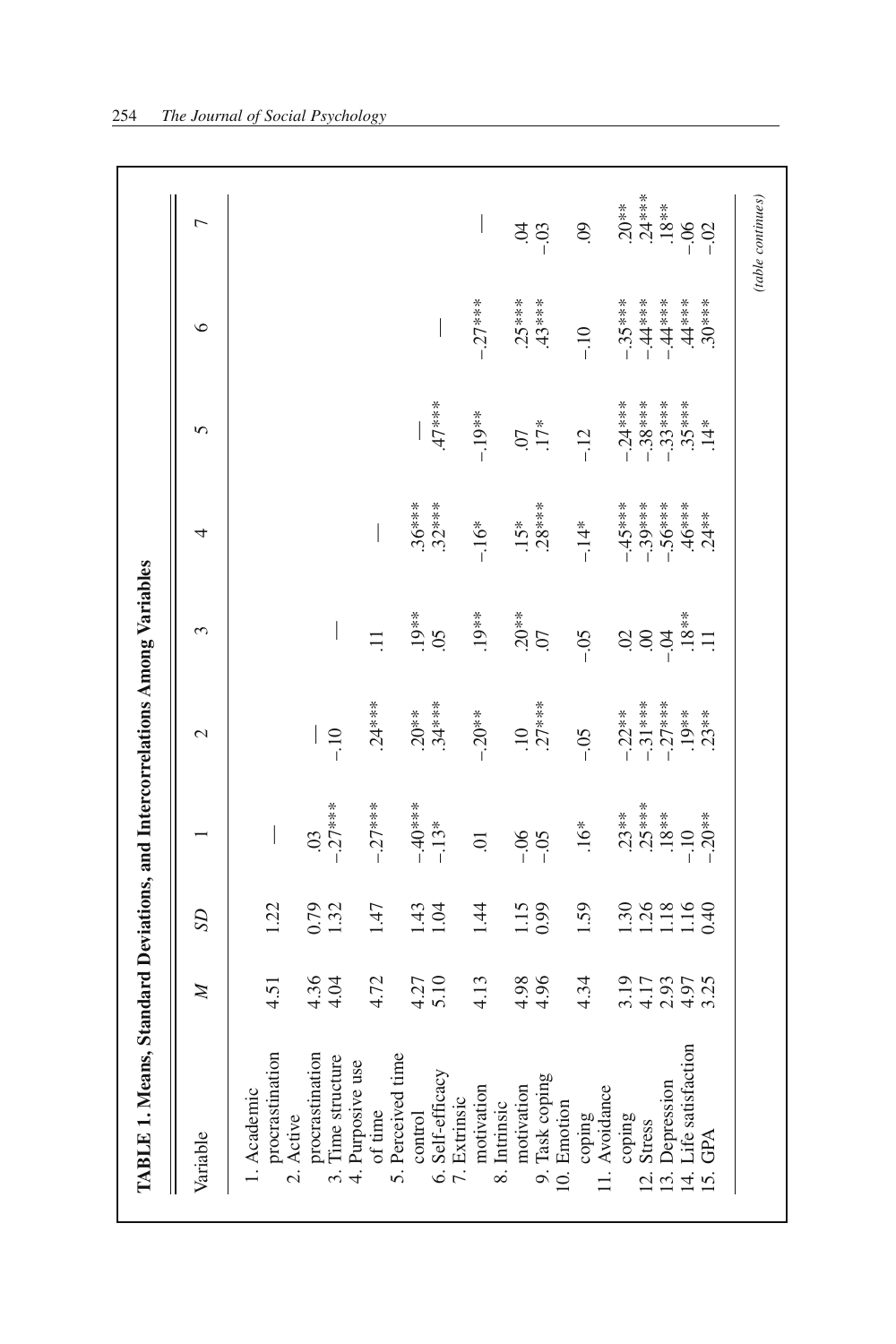| <b>TABLE 1. Continued</b>                                                                                                                                            |                                                                                                       |                                                                         |             |                                                                              |                                                                                                |                                                  |                     |                          |
|----------------------------------------------------------------------------------------------------------------------------------------------------------------------|-------------------------------------------------------------------------------------------------------|-------------------------------------------------------------------------|-------------|------------------------------------------------------------------------------|------------------------------------------------------------------------------------------------|--------------------------------------------------|---------------------|--------------------------|
| Variable                                                                                                                                                             | $\infty$                                                                                              | ⊝                                                                       | $\supseteq$ |                                                                              | $\overline{c}$                                                                                 | $\frac{13}{2}$                                   | $\overline{4}$      | $15 \,$                  |
| 13. Depression<br>14. Life satisfaction<br>9. Task coping<br>motivation<br>coping<br>11. Avoidance<br>10. Emotion<br>8. Intrinsic<br>coping<br>12. Stress<br>15. GPA | $.27***$<br>$\frac{1}{30^{***}}$<br>$\frac{12}{10}$ 3 $\frac{8}{10}$ $\frac{3}{10}$<br>$\overline{a}$ | - 30***<br>- 27***<br>- 26****<br>- 30***<br>$\bigg $<br>$\overline{0}$ |             | $\begin{array}{r} 1** \\ -31** \\ -37** \\ -24** \\ -230* \\ -1 \end{array}$ | $55***$<br>$-39***$<br>$-18***$<br>$\begin{array}{c} \begin{array}{c} \end{array} \end{array}$ | $-71**$<br>22*<br>$\begin{array}{c} \end{array}$ | $-23**$<br>$\bigg $ | $\overline{\phantom{a}}$ |
| <i>Note.</i> GPA = grade point average.<br>* $p < .05$ . ** $p < .01$ . *** $p < .001$ .                                                                             |                                                                                                       |                                                                         |             |                                                                              |                                                                                                |                                                  |                     |                          |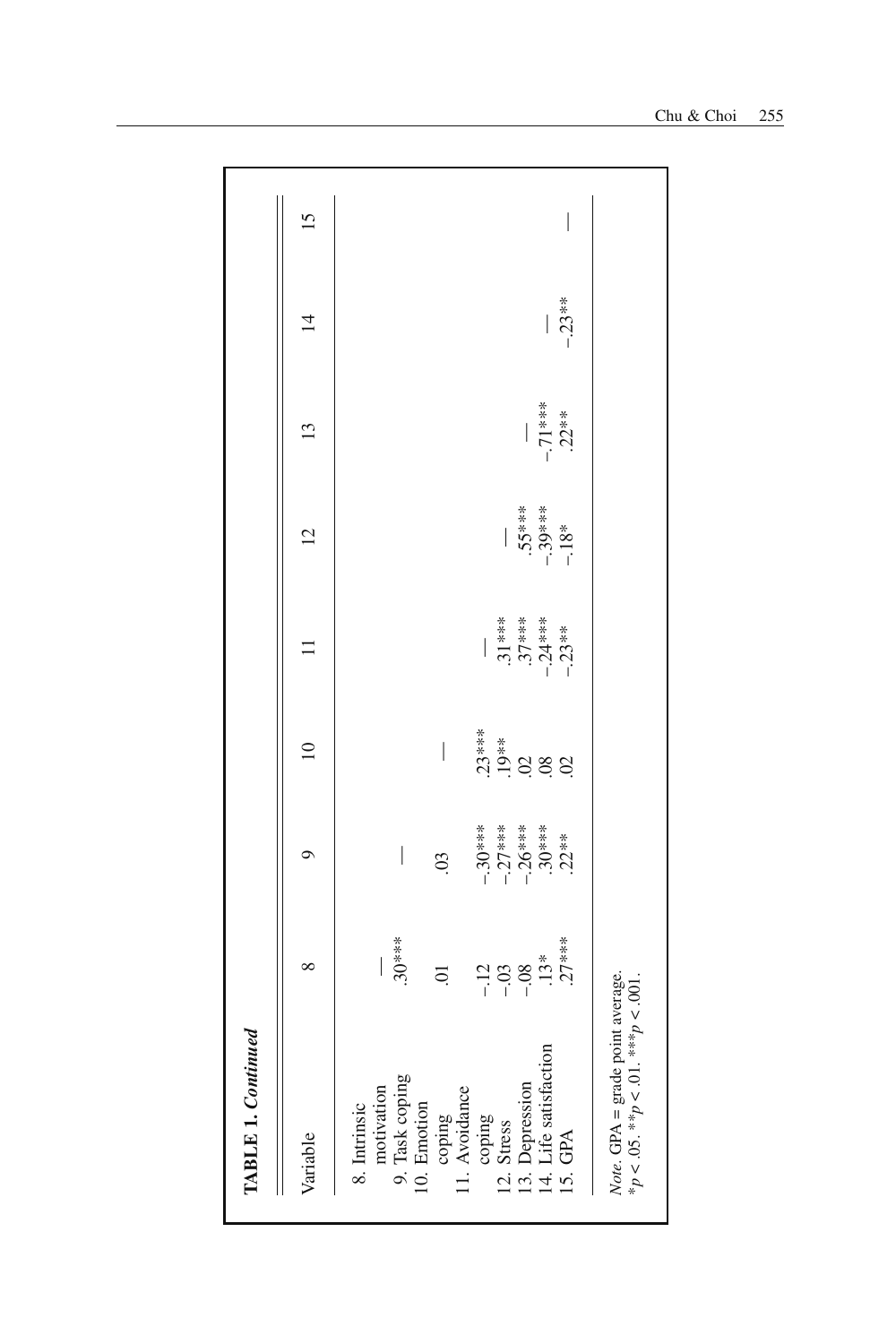## *Comparing the Three Groups Using One-Way Analysis of Variance (ANOVA)*

The present hypotheses involved a series of comparisons among three distinct groups of people: nonprocrastinators, passive procrastinators, and active procrastinators. To test the hypotheses, we created three equal-sized subgroups from the entire sample in a two-step process. First, nonprocrastinators were separated from procrastinators. We categorized participants who scored less than 4 (which was the midpoint of a 7-point scale) on the academic procrastination scale as nonprocrastinators and categorized those who scored greater than 4 as procrastinators. In our sample of 230 participants, 77 were categorized as nonprocrastinators, and 153 were categorized as procrastinators. Admittedly, using a scale midpoint to distinguish between procrastinators and nonprocrastinators might be somewhat arbitrary for the purpose of identifying procrastinators (cf. Brownlow & Reasinger, 2000). However, we used this procedure intentionally here to compare nonprocrastinators with different types of procrastinators with increased statistical power, rather than comparing "chronic" procrastinators with "pathological" procrastinators.

In the second step, we further divided the 153 procrastinators into two groups: passive procrastinators and active procrastinators. To create two groups of comparable sizes, we chose 4.33 as the cutoff point on the active procrastination scale. Participants who scored less than 4.33 were categorized as passive procrastinators  $(n = 74)$ , and participants who scored greater than 4.33 were categorized as active procrastinators  $(n = 79)$ .

Table 2 presents the results of a one-way ANOVA, in which we compared the means of the study variables among the three groups. The first row in Table 2 shows the comparison of the level of procrastination across the three groups of individuals as identified earlier in the present article. Paired *t* tests indicate that passive and active procrastinators reported significantly more academic procrastination than did nonprocrastinators ( $p < .001$ ), whereas they were not different from each other, mean difference =  $.10$ ,  $t(151) = .84$ . Because we compared three groups, applying the Bonferroni procedure (Rosenthal & Rosnow, 1991, pp. 329–332), we used an adjusted alpha level ( $.5 \div 3 = .017$ ) as the criterion for statistical significance of *t* tests. In addition, for each inferential test, effect estimates in Cohen's *d* were provided (Rosenthal & Rosnow, pp. 301–317).

*Time use and perception.* The results of the ANOVA shown in Table 2 indicated that, as we hypothesized, there were significant mean differences in patterns of time use and time perception among the three groups. Nonprocrastinators and active procrastinators showed higher levels of purposive use of time and time control than did passive procrastinators  $(F = 7.34, p < .01,$  and  $F = 19.50, p < .001,$ respectively; for all *F* tests hereafter,  $df = 2$ , 227, effect size estimates in Cohen's *d* ranging between 0.41 and 1.06, all significant at *p* < .001). Nonprocrastinators reported greater perceived time control than did active procrastinators (*d* = .56,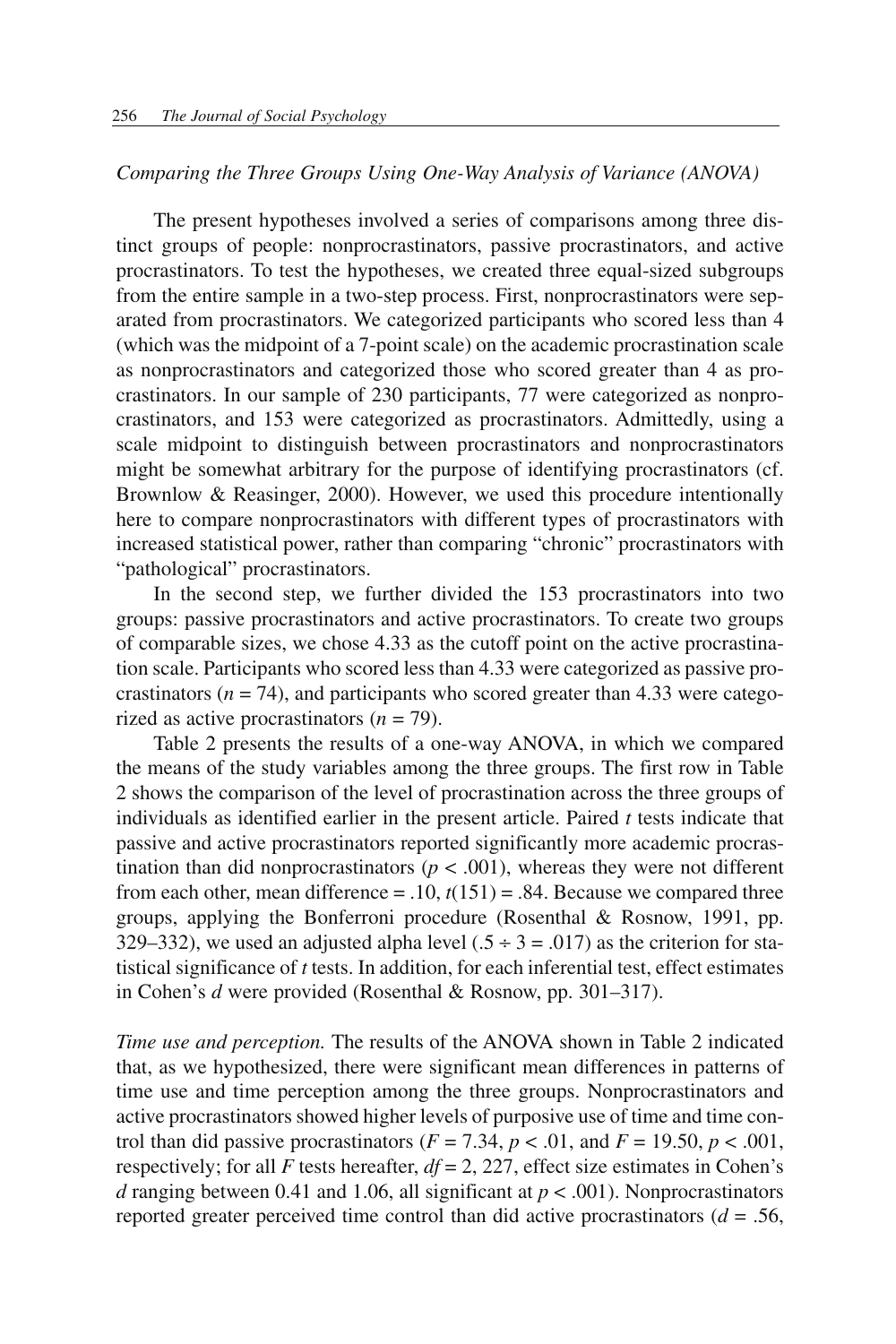| Procrastinators                  |                                    | TABLE 2. Results of One-Way ANOVA: Comparisons of Means of Nonprocrastinators, Passive Procrastinators, and Active |                                                  |                      |                   |
|----------------------------------|------------------------------------|--------------------------------------------------------------------------------------------------------------------|--------------------------------------------------|----------------------|-------------------|
| Variable                         | Nonprocrastinators<br>$N = 77$     | Passive procrastinators<br>$N = 74$                                                                                | Active procrastinators<br>$N = 79$               | F(2, 227)            |                   |
| Academic procrastination         | 3.12                               | 5.16                                                                                                               | 5.26                                             | 213.86               | $-001$            |
| Time structure                   |                                    | 4.16                                                                                                               |                                                  | 11.33                | $-0.001$          |
| Purposive use of time            |                                    |                                                                                                                    |                                                  | 7.34                 | $\overline{00}$   |
| Perceived time control           |                                    |                                                                                                                    |                                                  |                      | $\overline{.001}$ |
| Self-efficacy                    |                                    |                                                                                                                    |                                                  | 19.50                | 001               |
| Extrinsic motivation             |                                    |                                                                                                                    |                                                  | 4.09                 | .018              |
| Intrinsic motivation             |                                    |                                                                                                                    |                                                  |                      |                   |
| Task coping                      | dondring<br>Acondrico<br>Acondrico | dio Sungue di Sungue<br>1984 Sungue di Sungue<br>1984 Sungue di Sungue                                             | nadwr ddwr ball<br>Sadwr Dddow 10<br>Sadwr Ddw C | 1.18<br>6.21<br>2.55 | $.308$<br>$.002$  |
| Emotion coping                   |                                    |                                                                                                                    |                                                  |                      | .081              |
| Avoidance coping                 |                                    |                                                                                                                    |                                                  | 16.31                | $-0.001$          |
| Stress                           |                                    |                                                                                                                    |                                                  |                      | $\leq 0.001$      |
| Life satisfaction                |                                    |                                                                                                                    |                                                  | 1<br>2006<br>2010    | $\Xi$             |
| Depression                       | 2.84                               |                                                                                                                    |                                                  |                      | 004               |
| ĜŔ                               | 3.39                               |                                                                                                                    | 3.26                                             |                      | $-0.001$          |
| Note. GPA = grade point average. |                                    |                                                                                                                    |                                                  |                      |                   |
|                                  |                                    |                                                                                                                    |                                                  |                      |                   |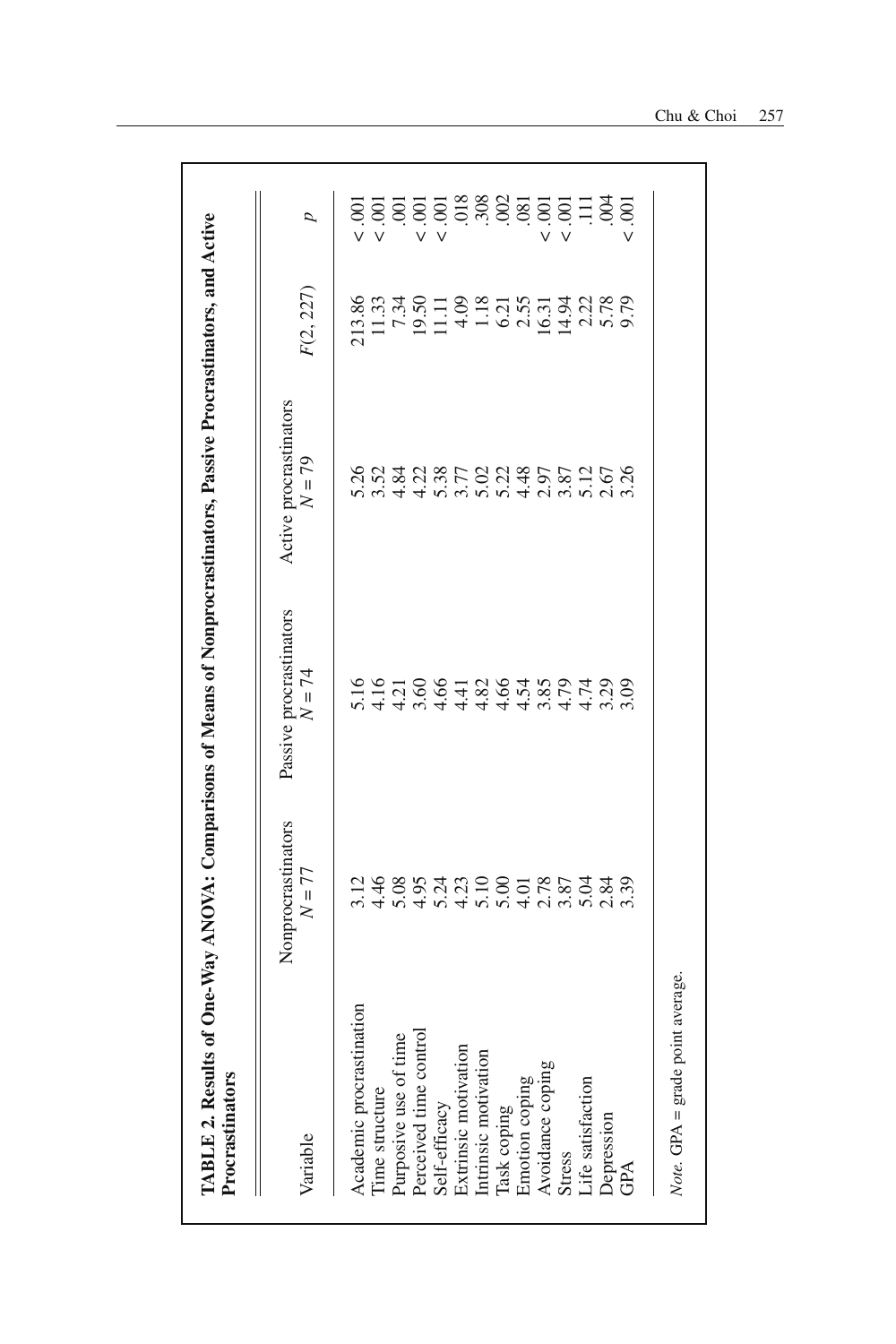$p < .001$ ), but the difference between the two groups in purposive use of time was not significant (*d* = .17, *ns*). Surprisingly, however, active procrastinators reported a lower level of time structure than did the other two groups (both *d*s > .49, *p* < .01), and the difference between nonprocrastinators and passive procrastinators was not significant  $(d = .25, ns)$ . We will address this counterintuitive pattern regarding time structure later in the present article.

*Self-efficacy belief.* Passive procrastinators had a significantly lower self-efficacy belief than did the other two groups (both  $ds > .53$ ,  $p < .001$ ). No meaningful difference was found between nonprocrastinators and active procrastinators  $(d =$ .15, *ns*). Therefore, Hypothesis 2 was supported.

*Motivational orientation.* In Hypotheses 3a and 3b, we suggested that nonprocrastinators and active procrastinators would display higher extrinsic motivation than would passive procrastinators and that nonprocrastinators would exhibit higher intrinsic motivation than would both types of procrastinators. A significant difference was found in extrinsic motivation  $(F = 4.09, p < .05)$  but not in intrinsic motivation. Interestingly, passive procrastinators exhibited a higher level of extrinsic motivation than did active procrastinators  $(d = .43, p < .01)$ . On the basis of the Bonferroni-adjusted criterion, the other two mean comparisons were not significant  $(d < .33, p > .04)$ . Therefore, Hypotheses 3a and 3b were not supported.

*Stress-coping strategy.* Hypothesis 4 posited that when facing stressful situations, nonprocrastinators and active procrastinators will employ task-oriented coping strategies, whereas passive procrastinators will be inclined to use either emotionoriented coping strategies or avoidance-oriented coping strategies. The ANOVA results in Table 2 supported this hypothesis. We identified significant differences among the three groups in task-oriented coping strategy  $(F = 6.21, p < .01)$  and avoidance-oriented coping strategy  $(F = 16.31, p < .001)$  but not in emotion-oriented coping strategy. Active procrastinators reported significantly greater use of the task-coping strategy than did passive procrastinators  $(d = .55, p < .001)$ , although the other two mean comparisons were not statistically significant. Both nonprocrastinators and active procrastinators reported significantly less use of avoidance-coping behavior than did passive procrastinators (*d*s = .92 and .68, respectively, both *p*s < .001). The results support Hypothesis 4.

*Personal outcomes.* According to Hypothesis 5, nonprocrastinators and active procrastinators will experience less stress and depression and more life satisfaction and higher GPAs than will passive procrastinators. The present data largely confirmed this hypothesis. Among the three groups, significant differences were observed in stress  $(F = 14.94, p < .001)$ , depression  $(F = 5.78, p < .01)$ , and GPA  $(F = 9.79, p < .001)$ . We found no significant differences between nonprocrastinators and active procrastinators on any of the four outcome measures, indicat-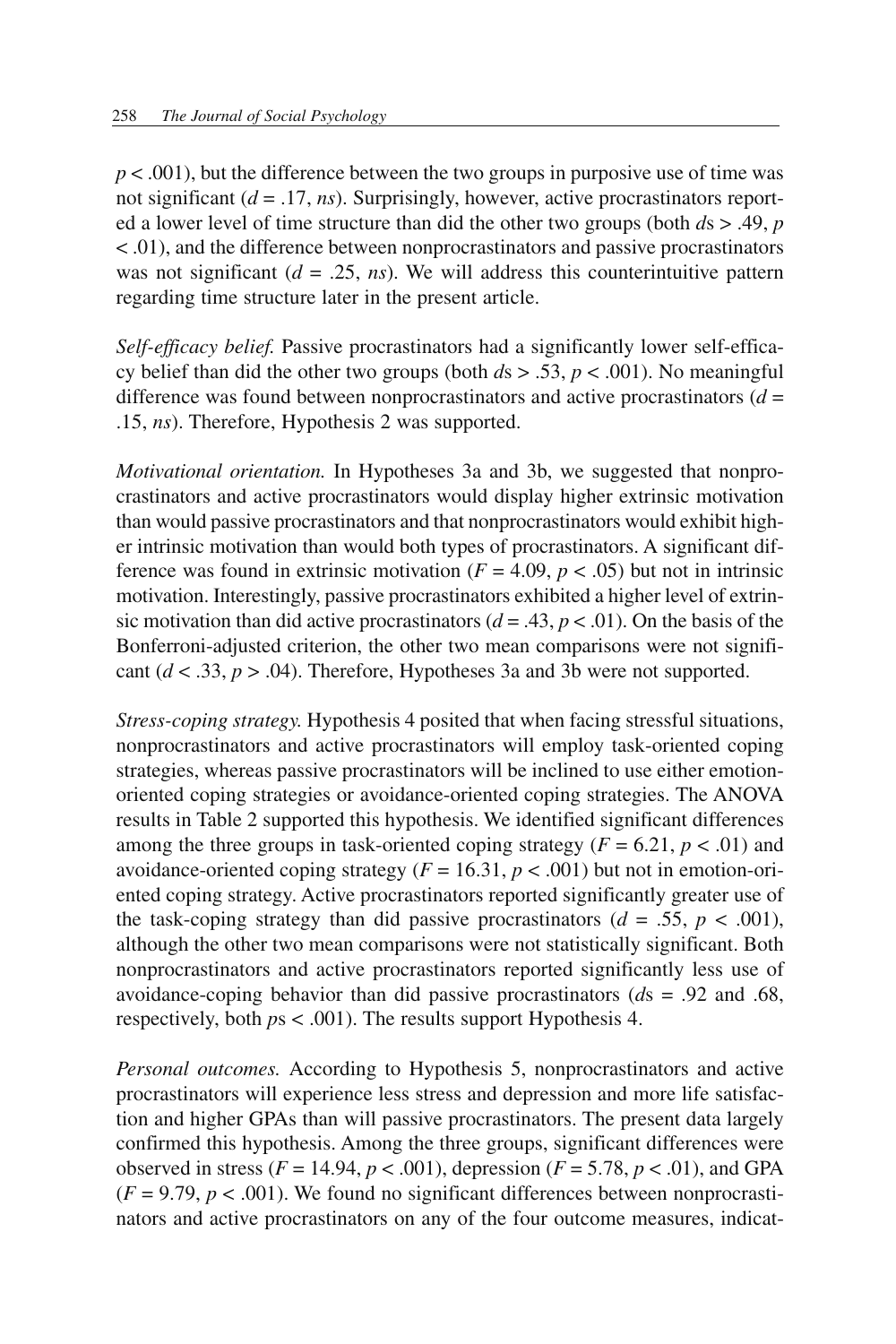ing that these two groups achieved positive outcomes to a comparable degree (all *d*s < .22, *ns*). In contrast, a series of paired *t* tests showed that passive procrastinators were significantly different from both nonprocrastinators and active procrastinators, reporting greater stress, more feelings of depression, and lower GPAs (all *d*s > .39, *p*s < .017).

## *Post Hoc Regression Analysis*

We could have directly tested the present hypotheses through a series of comparisons among the three different groups of individuals as shown in Table 2. However, because the present article describes the construct of active procrastination for the first time and because it is a continuous variable, it would be beneficial to understand how various attitude and coping variables that we use in the present study predict this new construct. To this end, we conducted regression analyses that evaluate the prediction of academic procrastination and active procrastination. As shown in Table 3, we used all variables that were included in this study as predictors, except the four outcome measures (stress, life satisfaction, depression, and GPA), because it is conceptually unlikely that these outcomes determine procrastination behavior.

The results showed that both (a) the traditional procrastination behavior as indicated by academic procrastination and (b) active procrastination behavior were negatively related to perceived time structure ( $\beta = -19$ ,  $p < .01$ , and  $\beta =$ −.13, *p* < .05, respectively). However, only academic procrastination was associ-

| Dependent variable     | Academic procrastination | Active procrastination |
|------------------------|--------------------------|------------------------|
| Time structure         | $-.19**$                 | $-.13*$                |
| Purposive use of time  | $-.10$                   | .11                    |
| Perceived time control | $-.35***$                | .05                    |
| Self-efficacy          | .09                      | $.18*$                 |
| Extrinsic motivation   | $-.04$                   | $-.09$                 |
| Intrinsic motivation   | .00.                     | .01                    |
| Task coping            | .05                      | $.14*$                 |
| Emotion coping         | .08                      | $-.01$                 |
| Avoidance coping       | $.14*$                   | $-.03$                 |
| Adjusted $R^2$         | .22                      | .14                    |
| F(9, 220)              | $8.06***$                | $5.10***$              |

| <b>TABLE 3. Regression Analyses Predicting Academic Procrastination and</b> |  |  |
|-----------------------------------------------------------------------------|--|--|
| <b>Active Procrastination</b>                                               |  |  |

*Note*. Entries are standardized regression coefficients (β).

\**p* < .05. \*\**p* < .01. \*\*\**p* < .001.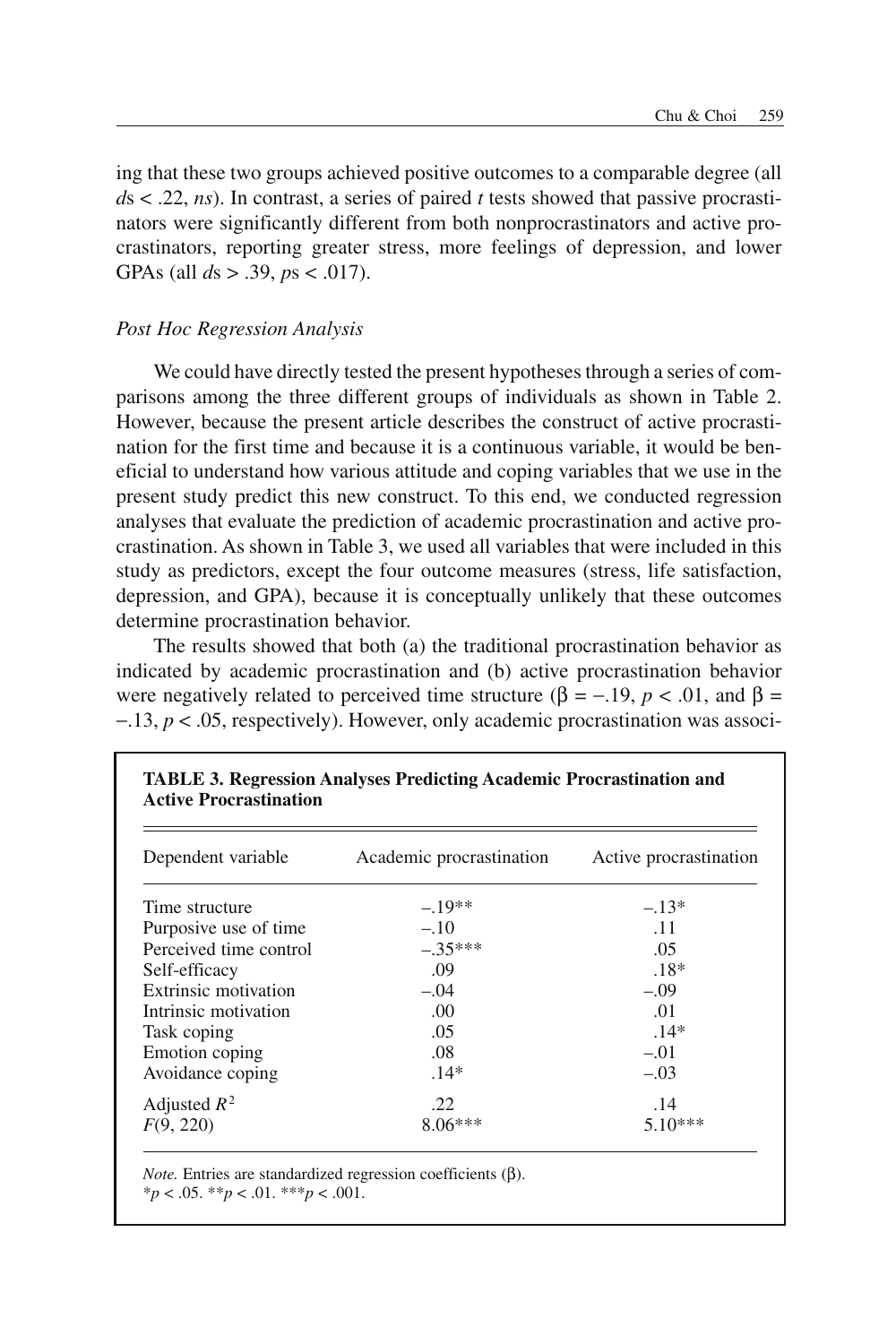ated with decreased perception of time control and increased avoidance-coping behavior ( $\beta = -0.35$ ,  $p < 0.001$ , and  $\beta = 0.14$ ,  $p < 0.05$ , respectively). In contrast, active procrastination was positively related to self-efficacy and task-coping behavior ( $\beta = .18$ ,  $p < .05$ , and  $\beta = .14$ ,  $p < .05$ , respectively).

## **Discussion**

The purpose of the present study was to empirically test whether there are different types of procrastinators. In particular, we attempted to identify a positive type of procrastinator, which we termed *active procrastinators*. Contrary to prevailing assumptions about procrastinators, we revealed that a subset of procrastinators (i.e., active procrastinators) indeed possess desirable attitudinal and behavioral characteristics, even though they may engage in the same level of procrastination as "traditional" negative procrastinators (i.e., passive procrastinators). Members of this newly identified group of procrastinators, active procrastinators, prefer to work under pressure and make deliberate procrastination decisions. They are more likely to accomplish tasks with satisfactory outcomes than passive procrastinators, who are often paralyzed by indecision regarding action and haunted by past failure to complete tasks.

The present results indicate the possibility that nonprocrastinators and active procrastinators share similar characteristics and are significantly different from passive procrastinators. Nonprocrastinators and active procrastinators both tend to have higher levels of purposive use of time, time control, and self-efficacy than do passive procrastinators. In addition, nonprocrastinators and active procrastinators are more likely to experience positive outcomes. This pattern indicates that while active procrastinators procrastinate to the same degree as do passive procrastinators, mean difference  $=$   $-10$ ,  $t(151) = -0.84$ , their personal characteristics and outcomes are quite more similar to those of nonprocrastinators.

#### *Implications for Future Research*

We expected active procrastinators to structure their time to a high degree, as do nonprocrastinators. Unexpectedly, however, active procrastinators scored the lowest on the time structure scale, and there was no significant difference between nonprocrastinators and passive procrastinators. One possible explanation for this finding is that even though active procrastinators may plan their activities in an organized fashion, they do not restrict themselves to following a preplanned schedule or time structure. If something unexpectedly comes up, they will switch gears and engage in new tasks that they perceive as more urgent. In other words, active procrastinators may have more flexibly structured time and are more sensitive to changing demands in their environment. For this reason, they will act more spontaneously, resulting in more frequent temporal changes than with the other two groups. This interpretation, however, is only speculation.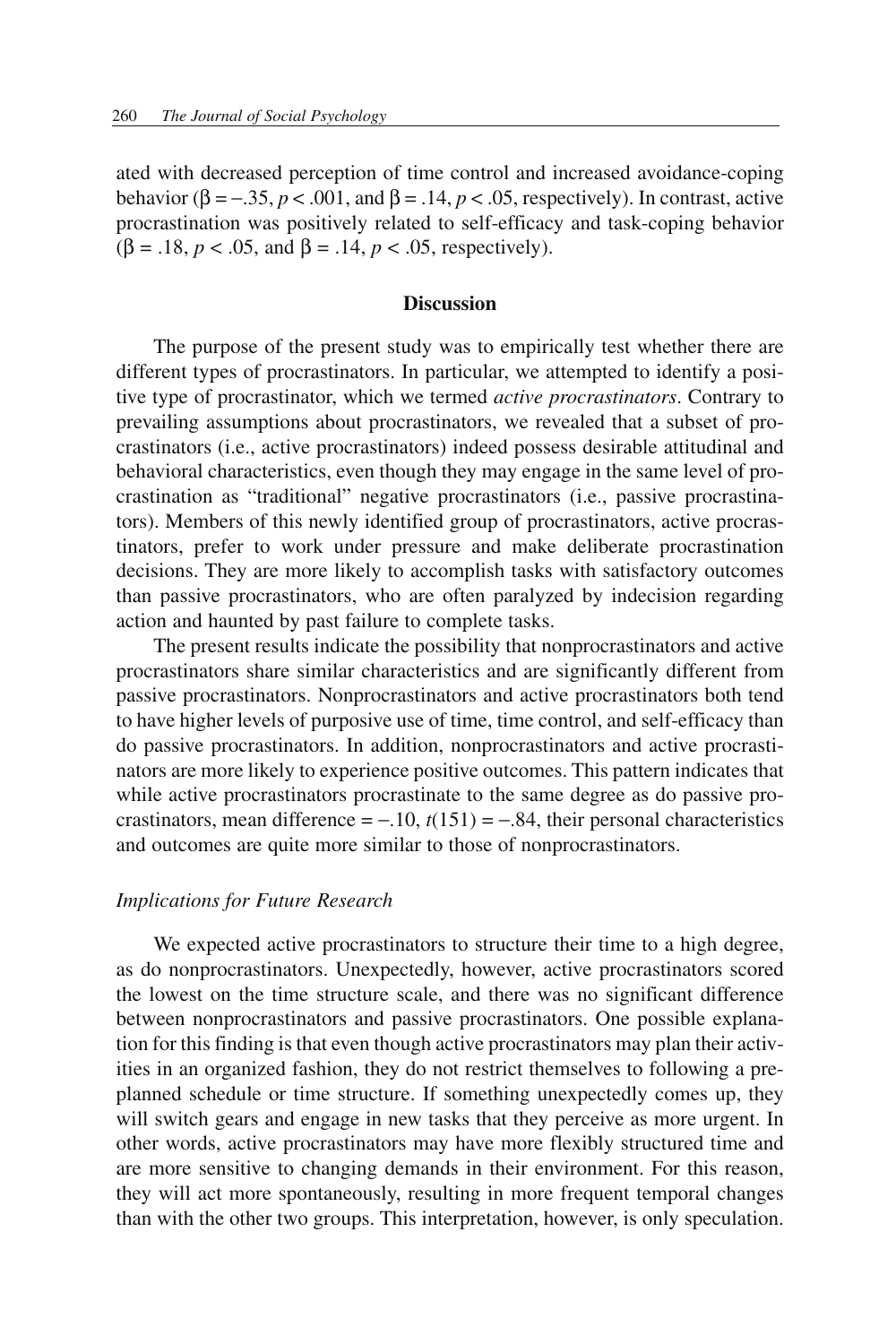Future studies are needed to investigate the precise mechanisms underlying this unexpected pattern by examining variables such as degree of awareness of environmental demands or willingness to make changes.

In line with Conti's (2000) study, we hypothesized that both nonprocrastinators and active procrastinators will have a higher level of extrinsic motivation than will passive procrastinators. Interestingly, passive procrastinators turned out to have the highest level of extrinsic motivation. In the research setting of the present study, we constantly evaluated students' performance on the basis of externally imposed requirements, which often effectively reduce an individual's sense of autonomy and enjoyment in regard to a task (Deci  $&$  Ryan, 1985). Therefore, students who have extrinsic reasons for studying may feel controlled and pressured and find the task to be aversive. To avoid these unpleasant feelings and perceptions of being forced to engage in particular activities, they might be more likely to postpone their academic work (Blunt & Pychyl, 1998; Lay, 1990). Passive procrastinators, who have weak self-efficacy beliefs, may find imposed requirements unpleasant. For this reason, they may develop task aversion and postpone academic work to avoid feelings of incompetence. From this perspective, the only reason for passive procrastinators to perform tasks may be the threat of serious negative consequences for failing to perform.

#### *Potential Limitations*

Overall, the present study confirms the profile of nonprocrastinators and traditional procrastinators (i.e., passive procrastinators) in terms of their personal characteristics and outcomes (see Dipboye & Phillips, 1990; Ferrari et al., 1992; Lay & Schouwenburg, 1993; Tice & Baumeister, 1997; Vodanovich & Seib, 1997). This consistency with prior findings increases our confidence in the present results. Nevertheless, the current findings should be interpreted with caution because of several limitations of the present study. Our sample consisted of university students, who may possess different characteristics than other populations such as organizational employees. Therefore, the generalizability of the current results to populations engaging in other types of tasks is limited. Another limitation is that all variables were self-reported at one point in time. This cross-sectional nature of the data, which was obtained from a single source, raises the possibility of insensitivity to temporal changes of variables, ambiguous causal directions of the observed relationships, and boosted correlations among variables (Podsakoff & Organ, 1986).

#### *Practical Implications*

Despite these limitations, the present study offers a new perspective on procrastination and how people perceive and use their time. In terms of practical implications, the current findings present a need to break our long-standing view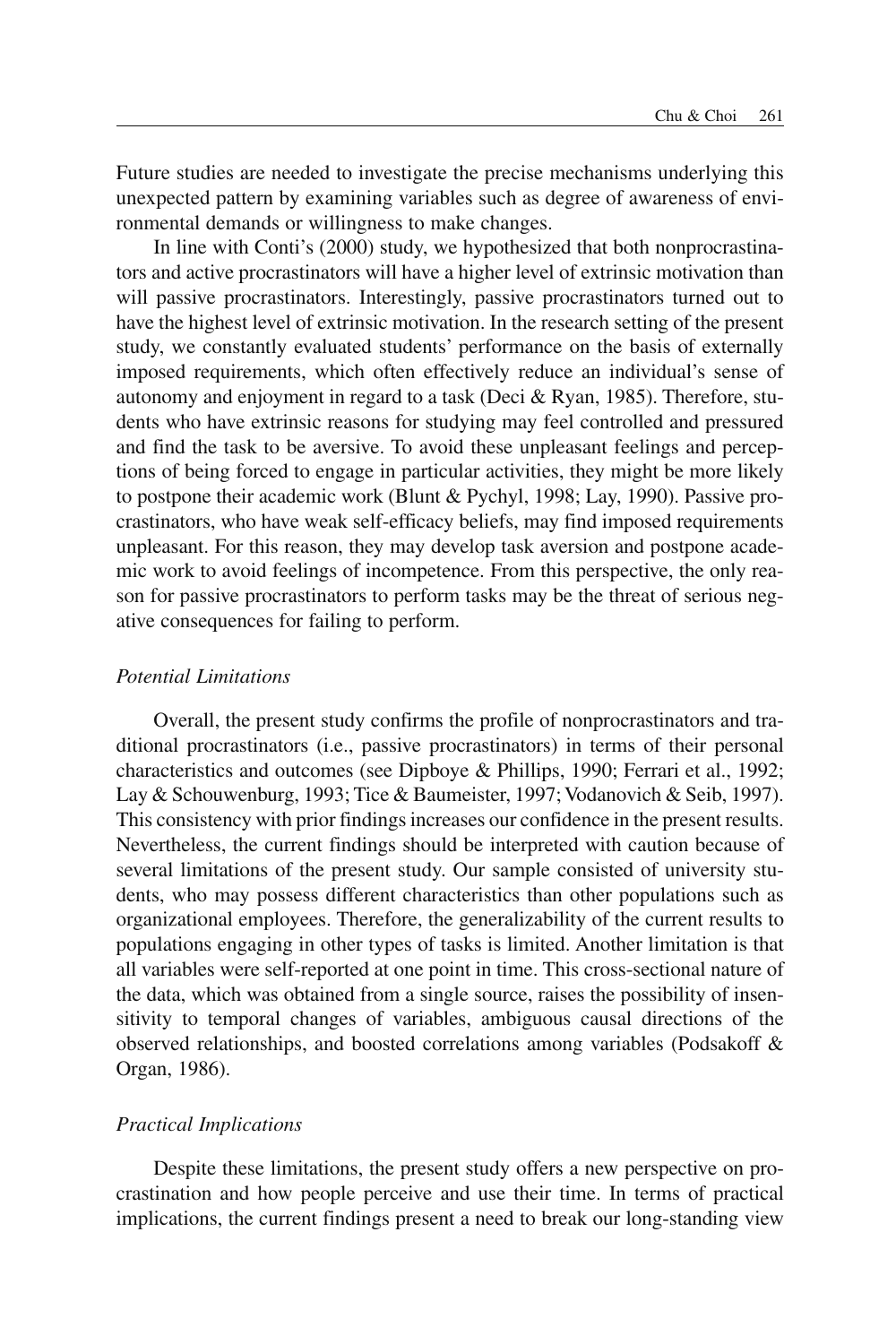of procrastination as an unhealthy or unproductive behavior. We should acknowledge the possibility that some forms of procrastination may actually enhance the well-being and performance of individuals. Active procrastination may be particularly beneficial, or even necessary, for individuals who work in highly demanding, unpredictable, and fast changing environments. In this type of context, active procrastinators may function more effectively than others by not restricting themselves to previously established plans and thus would be able to deal spontaneously with unexpected changes. They may constantly engage in a process of reprioritizing each of their tasks and thereby increase their capacity to more effectively meet frequently changing situational demands. Therefore, active procrastinators may function very effectively in highly uncertain situations with frequently changing environmental contingencies and demands. Future studies of this issue of person–situation fit may offer valuable contributions to managerial practice.

In the present study, we identified a positive form of procrastination. Future studies may expand the present findings with the use of different samples to replicate the presence of active procrastinators in other populations. Future investigators might also use a longitudinal research design to detect temporal changes in variables and to clarify the causal directions of the observed relationships. Moreover, conceptual efforts could be devoted to further clarification of the active procrastination construct. Once investigators have clearly defined the construct of active procrastination, and a valid measurement tool becomes available, the active procrastination construct could be compared with other potentially related personality constructs, such as those of Type A behavior or high-achievement orientation. It would also be meaningful to develop more precise descriptions of active procrastinators in terms of other personality traits such as the Big 5 factors or locus of control.

#### **REFERENCES**

- Bandura, A. (1977). Self-efficacy: Toward a unifying theory of behavioral change. *Psychological Review, 84,* 191–215.
- Bandura, A. (1986). *Social foundations of thought and action: A social cognitive theory.* Englewood Cliffs, NJ: Prentice-Hall.
- Baumeister, R. F., Heatherton, T. F., & Tice, D. M. (1994). *Losing control: How and why people fail at self-regulation*. San Diego: Academic Press.
- Beswick, G., Rothblum, E., & Mann, L. (1988). Psychological antecedents to student procrastination. *Australian Psychologists, 23,* 207–217.
- Blunt, A., & Pychyl, T. A. (1998). Volitional action and inaction in the lives of undergraduate students: State orientation, procrastination and proneness to boredom. *Personality Individual Difference, 24,* 837–846.
- Bond, M. J., & Feather, N. T. (1988). Some correlates of structure and purpose in the use of time. *Journal of Personality and Social Psychology, 55,* 321–329.
- Brownlow, S., & Reasinger, R. D. (2000). Putting off until tomorrow what is better done today: Academic procrastination as a function of motivation toward college work. *Journal of Social Behavior and Personality, 15,* 15–34.
- Carver, C. S., Scheier, M. F., & Weintraub, J. K. (1989). Assessing coping strategies: A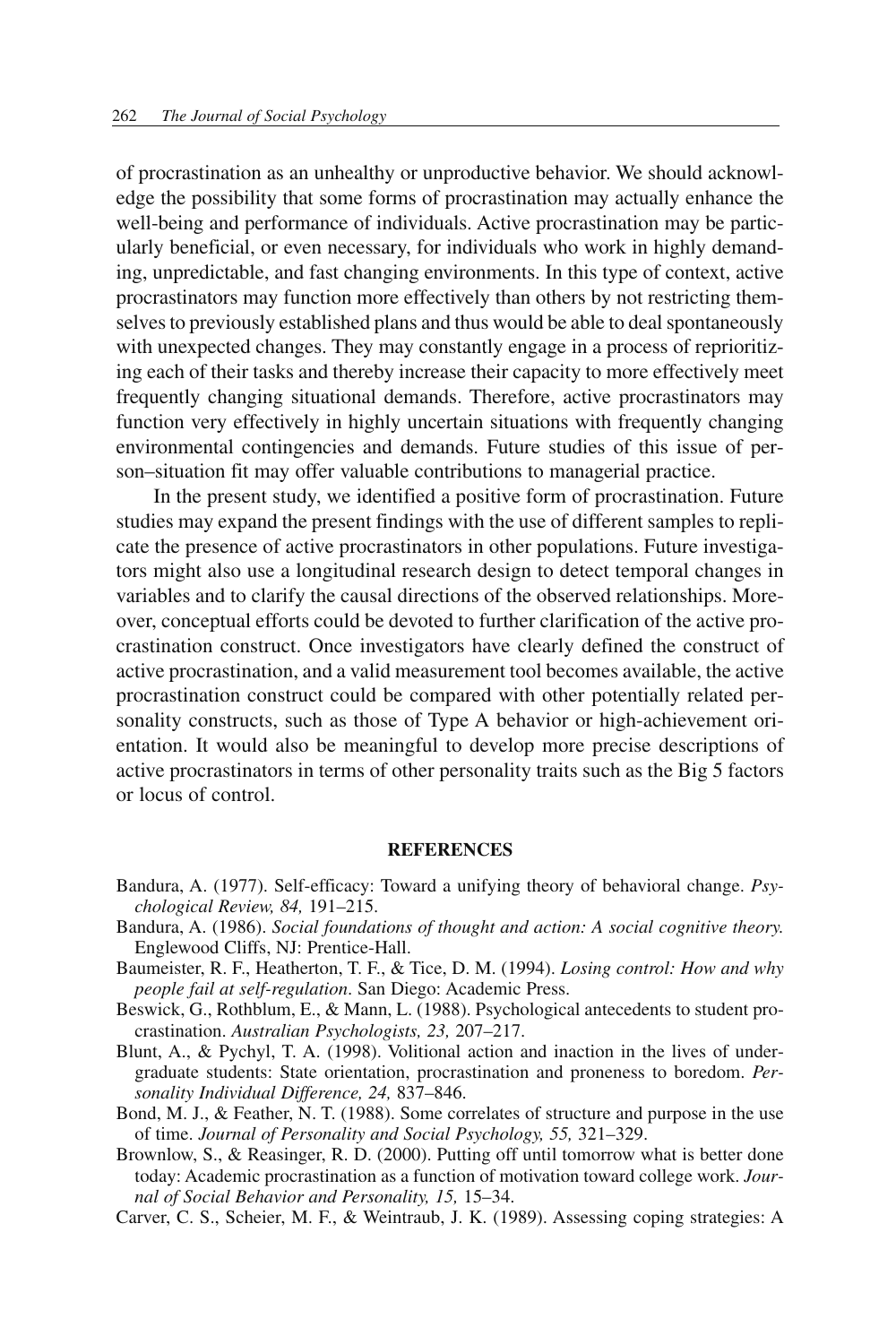theoretically based approach. *Journal of Personality and Social Psychology, 56,* 267–283.

- Conti, R. (2000). Competing demands and complimentary motives: Procrastination on intrinsically and extrinsically motivated summer projects. *Journal of Social Behavior and Personality, 15,* 47–59.
- Deci, E. L., & Ryan, R. M. (1985). *Intrinsic motivation and self-determination in human behavior.* New York: Plenum Press.
- Dipboye, R. L., & Phillips, A. P. (1990). College students' time management: Correlations with academic performance and stress. *Journal of Educational Psychology, 82,* 760–768.
- Ellis, A., & Knaus, W. J. (1977). *Overcoming procrastination*. New York: Signet.
- Endler, N. S., & Parker, J. D. A. (1990). Multidimensional assessment of coping: A critical evaluation. *Journal of Personality and Social Psychology, 58,* 844–854.
- Endler, N. S., & Parker, J. D. A. (1994). Assessment of multidimensional coping: Task, emotion, and avoidance strategies. *Psychological Assessment, 6,* 50–60.
- Fee, R. L., & Tangney, J. P. (2000). Procrastination: A means of avoiding shame or guilt? *Journal of Social Behavior and Personality, 15,* 167–184.
- Ferrari, J. R. (2001). Procrastination as self-regulation failure of performance: Effects of cognitive load, self-awareness, and time limits on "working best under pressure." *European Journal of Personality, 15,* 391–406.
- Ferrari, J. R., Johnson, J. L., & McCown, W. G. (1995). *Procrastination and task avoidance: Theory, research, and treatment.* New York: Plenum Press.
- Ferrari, J. R., Parker, J. T., & Ware, C. B. (1992). Academic procrastination: Personality correlates with Myers-Briggs types, self-efficacy, and academic locus of control. *Journal of Social Behavior and Personality, 7,* 595–602.
- Ferrari, J. R., & Tice, D. M. (2000). Procrastination as a self-handicap for men and women: A task-avoidance strategy in a laboratory setting. *Journal of Research in Psychology, 34,* 73–83.
- Folkman, S., & Lazarus, R. S. (1980). An analysis of coping in a middle-aged community sample. *Journal of Health and Social Behavior, 21,* 219–239.
- Greenglass, E., Schwarzer, R., & Taubert, S. (1999). *The Proactive Coping Inventory (PCI): A multidimensional research instrument.* Retrieved February 17, 2003, from http://userpage.fuberlin.de/~health/greenpci.htm
- Harriott, J., & Ferrari, J. (1996). Prevalence of procrastination among samples of adults. *Psychological Reports, 78,* 611–616.
- Knaus, W. J. (2000). Procrastination, blame, and change. *Journal of Social Behavior and Personality, 15,* 153–166.
- Kosic, A. (2004). Acculturation strategies, coping process and acculturative stress. *Scandinavian Journal of Psychology, 45,* 269–278.
- Latack, J. C., & Havlovic, S. J. (1992). Coping with job stress: A conceptual evaluation framework for coping measures. *Journal of Organizational Behavior, 13,* 479–508.
- Lay, C. H. (1990). Working to schedule on personal projects: An assessment of personobject characteristics and trait procrastination. *Journal of Social Behavior and Personality, 5,* 91–104.
- Lay, C. H., & Schouwenburg, H. C. (1993). Trait procrastination, time management, and academic behavior. *Journal of Social Behavior and Personality, 8,* 647–662.
- Macan, T. H. (1994). Time management: Test of a process model. *Journal of Applied Psychology, 79,* 381–391.
- Macan, T. H., Shahani, C., Dipboye, R. L., & Phillips, A. P. (1990). College students' time management: Correlations with academic performance and stress. *Journal of Education Psychology, 82,* 760–768.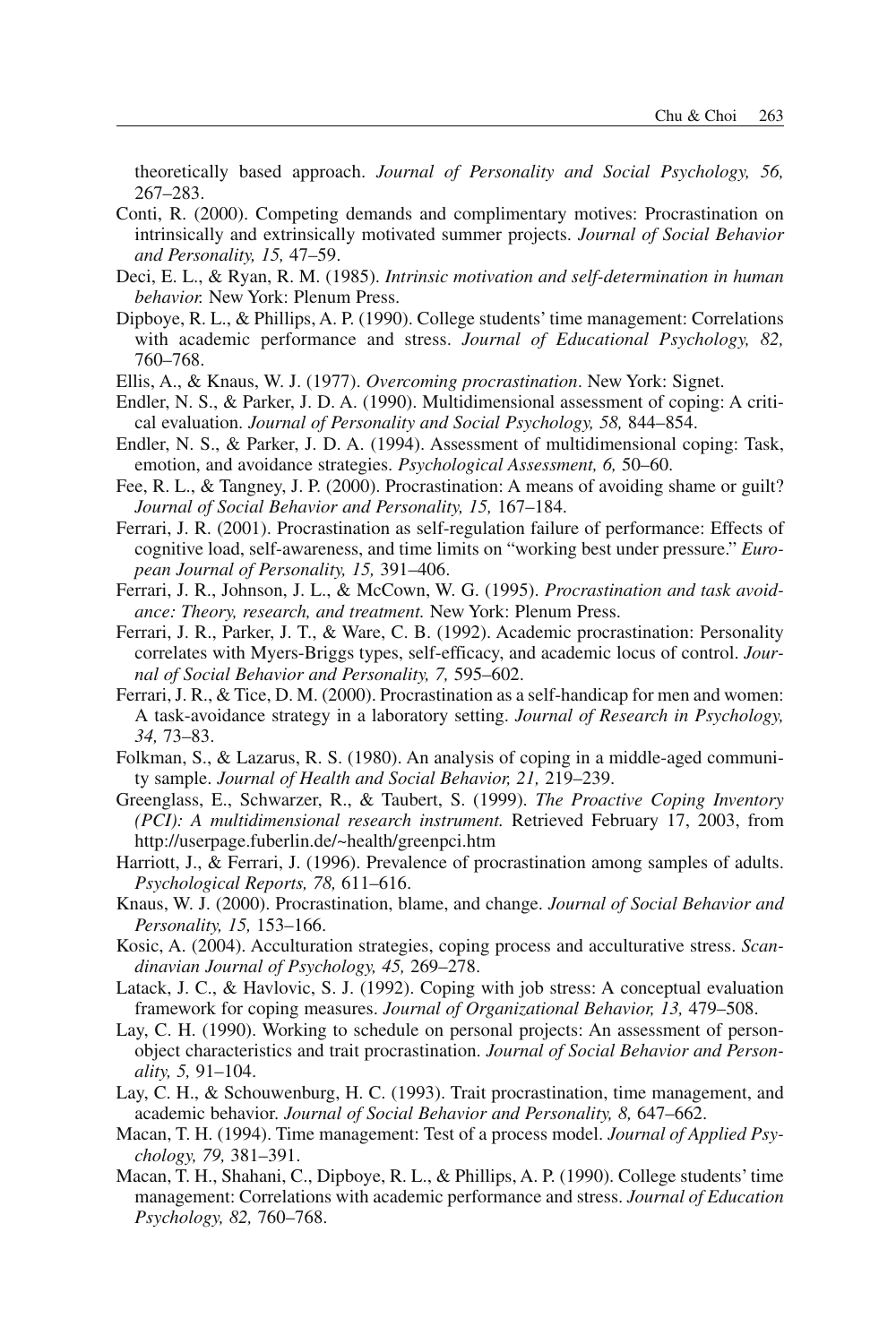- MacArthur, J. D., & MacArthur, C. T. (2001). *Perceived Stress Scale.* Retrieved February 18, 2003, from Department of Psychology, University of California, San Francisco, Web site: http://www.macses.ucsf.edu/Research/Psychosocial/notebook/PSS10.html
- Owens, A., & Newbegin, I. (1997). Procrastination in high school achievement: A causal structural model. *Journal of Social Behavior and Personality, 12,* 869–887.
- Podsakoff, P. M., & Organ, D. W. (1986). Self-reports in organizational research: Problems and prospects. *Journal of Management, 12,* 531–544.
- Rosenthal, R., & Rosnow, R. L. (1991). *Essentials of behavioral research: Methods and data analysis* (2nd ed.). New York: McGraw-Hill.
- Schwarzer, R., & Jerusalem, M. (1995). Generalized Self-Efficacy Scale. In J. Weinman, S. Wright, & M. Johnston, *Measures in health psychology: A user's portfolio: Causal and control beliefs* (pp. 35–37). Windsor, England: NFER-Nelson.
- Sheikh, J. L., & Yesavage, J. A. (1982). *Geriatric Depression Scale (GDS).* Retrieved February 18, 2003, from Department of Psychiatry and Behavioral Sciences, Stanford University, Web site: http://www.stanford.edu/~yesavage/GDS.english.long.html
- Shia, R. M. (1998). *Assessing academic intrinsic motivation: A look at student goals and personal strategy.* Unpublished college thesis, Wheeling Jesuit University, Wheeling, WV. Retrieved February 17, 2003, from http://www.cet.edu/research/papers/motivation/motivation.pdf
- Steel, P., Brothen, T., & Wambach, C. (2001). Procrastination and personality performance, and mood. *Personality and Individual Differences, 30,* 95–106.
- Tice, D., & Baumeister, R. F. (1997). Longitudinal study of procrastination, performance, stress, and health: The cost and benefits of dawdling. *Psychological Science, 8,* 454–458.
- Tuckman, B. W. (1991). The development and concurrent validity of the procrastination scale. *Education and Psychological Measurement, 51,* 473–480.
- Vodanovich, S. J., & Seib, H. M. (1997). Relationship between time structure and procrastination. *Psychological Reports, 80,* 211–215.

*Received December 29, 2003 Accepted January 25, 2005*